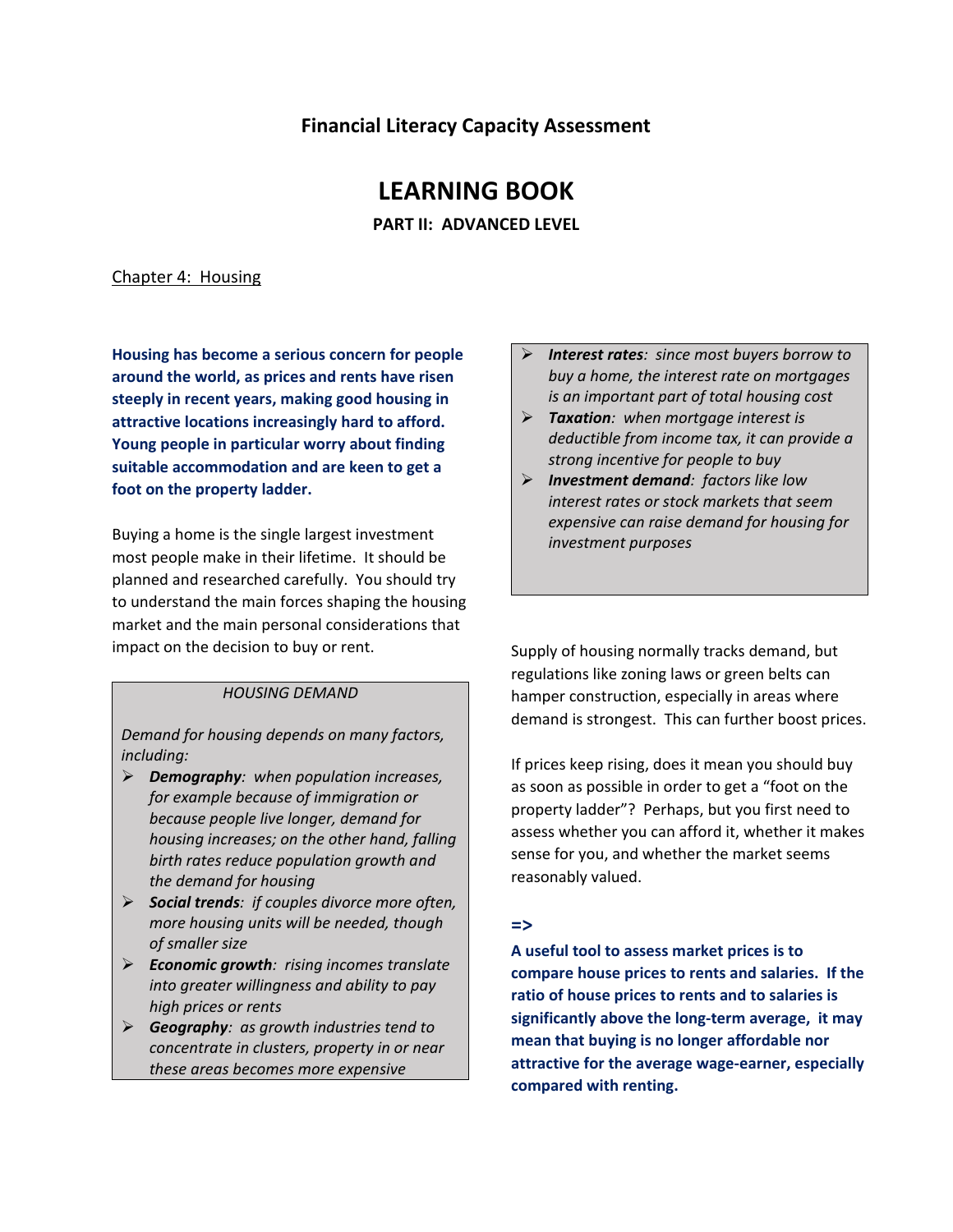Whatever the state of the market, you must carefully assess the condition of any particular house of flat that strikes your fancy. Structural soundness, floor space, design, view, greenery, location, etc. are all important factors. And keep in mind that location is more than being close to Old Trafford or Madison Square Garden – proximity to things like jobs, schools, hospitals, and transport also matters!

If you've finally found your dream home, you need to ask yourself some hard questions regarding your personal and financial situation:

- $\triangleright$  Am I likely to stay in this location in the medium to long term? Do I really like this town and will I be able to work there or within commuting distance?
- $\triangleright$  Is my family situation stable? Is my family size likely to increase so I'll need larger accommodation?
- $\triangleright$  Do I like to be a homeowner? Are repairing the roof or painting the walls things I enjoy doing on weekends?
- $\triangleright$  Is my professional and income situation reasonably stable and predictable?
- $\triangleright$  Do I have enough cash or other liquid assets to make a substantial down-payment, normally at least 10-20% of home value?
- $\triangleright$  Am I eligible to get a mortgage? Relevant factors include steady income, credit score, existing indebtedness, loan-to-value ratio (mortgage as a percent of home price), debt servicing ratio (mortgage payments as percent of income), etc.
- $\triangleright$  Can I afford monthly payments, i.e., will all my debt payments be less than 36% of my gross (pre-tax) income?

If the answer to all these question is yes, you can start getting down to the fun part: negotiating a mortgage! (ම)

## *MORTGAGES*

*Here are a few basic things you need to know about mortgages:*

- *A mortgage is a loan granted by a lender, like a bank, building society (UK), savings & loan (US), or other institution to a home buyer for financing part of the purchase*
- *Mortgages are secured against the value of the home; if you fail to repay, the lender can repossess the home, i.e., take ownership and force you to move out*
- *Mortgages can cover up to 80-90% of home value, in some cases more (not that we recommend it)*
- *You also need to take into account closing costs, which includes legal fees, valuation, survey costs, etc., and can easily add 2-5% of home price to the cost*
- *Mortgages are repaid through monthly payments that include both a principal and an interest component*
- *The principal repayment goes toward reducing the amount of money you owe, hence it increases your home equity (the market value of your home minus the mortgage debt you owe)*
- *The mortgage interest depends on the general level of interest, the terms of the mortgage, quality of the collateral, and your personal creditworthiness*
- *Mortgages have different maturities, typically from 15 years up to 20 years (UK) or 30 years (US); longer maturities mean lower monthly payments, but also more interest paid over time*
- *Mortgages can have fixed or variable interest rates: fixed rates are set at the beginning and offer greater certainty; variable rates include a spread over a fluctuating government bond rate*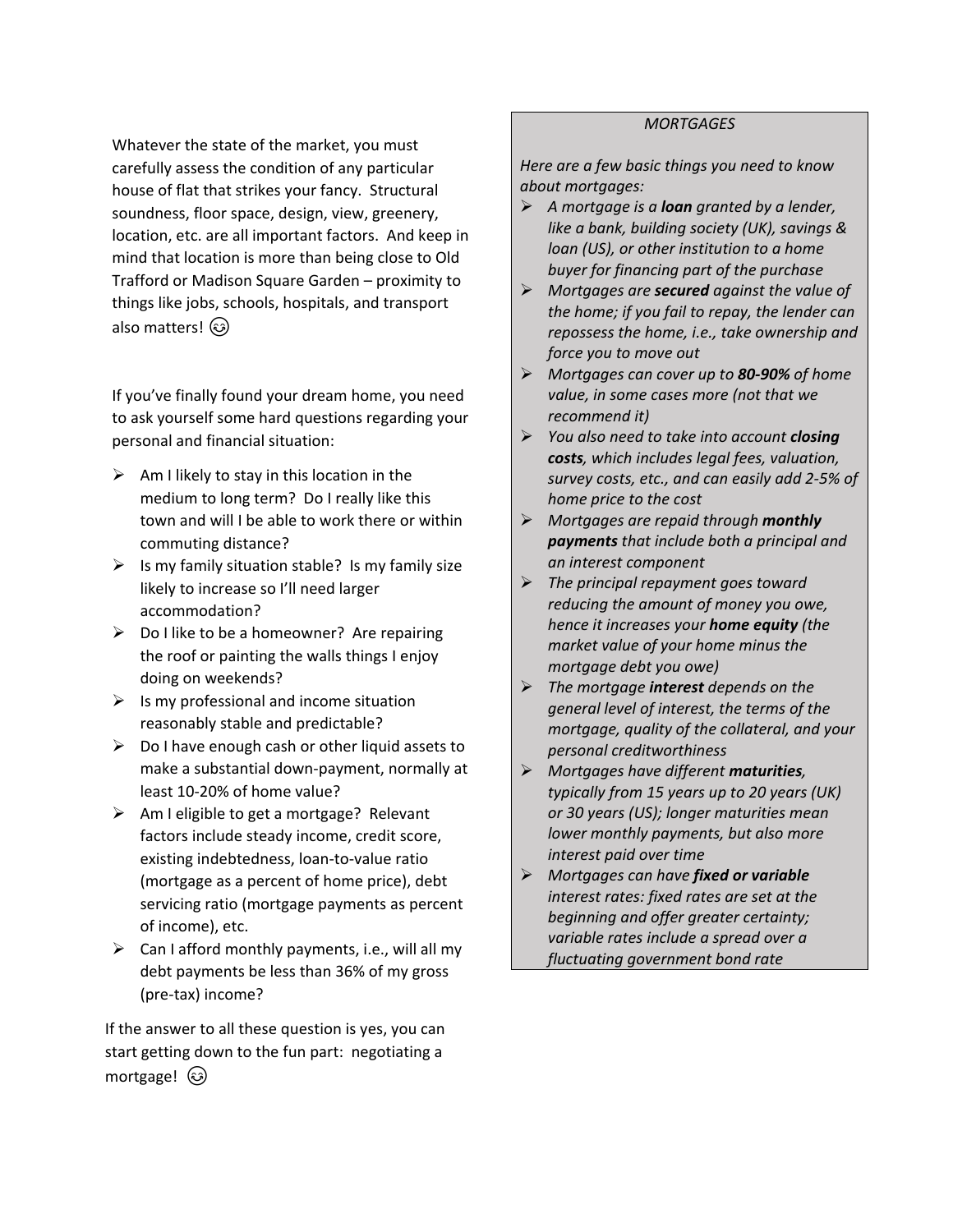While most people buy a home for residential purposes, you can invest in other forms of real estate:

- $\triangleright$  Vacation homes or time-shares
- $\triangleright$  Raw land
- $\triangleright$  Buy-to-let: these may be especially attractive when rental returns exceed interest on savings accounts or bonds, as they often have in recent years
- $\triangleright$  Commercial property: real estate used for business purposes, such as office buildings, retail shops, or warehouses
- $\triangleright$  Real estate investment trusts (REIT): mutual funds that own and manage property on behalf of investors

#### **=>**

**A final word of advice: owning a home is a worthwhile objective. It can provide financial security and personal comfort, and unlike rents, mortgage payments help build your "home equity", i.e., the value of your home minus the debt you owe. But while home prices have exceeded inflation over long periods of time, and risen particularly sharply in recent years, they offer no guaranteed path to riches and can tie you down in debt for many years. Study the market, analyze the implications, and consider all relevant factors before taking the plunge!**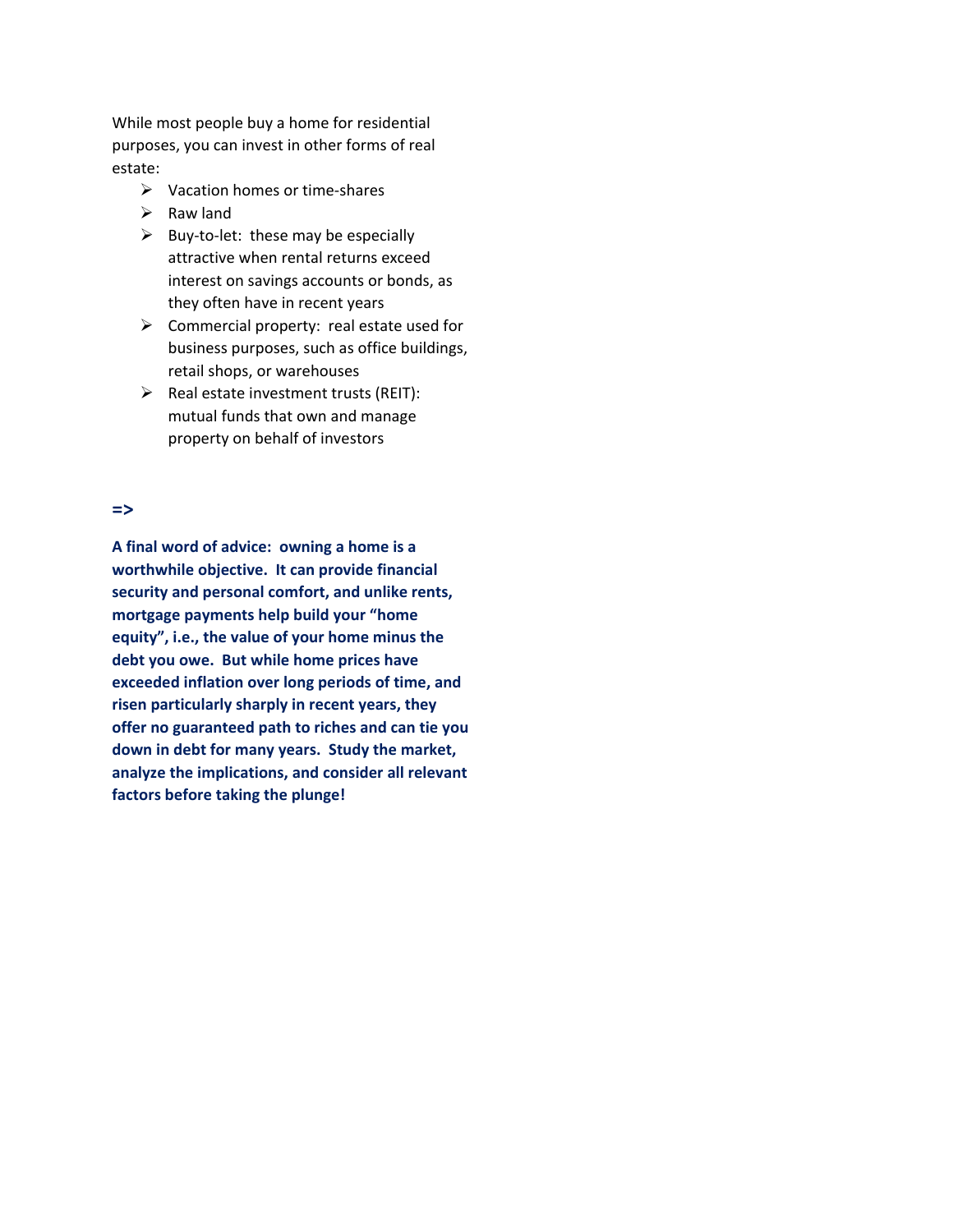### Chapter 5: Retirement

Retirement planning is an important part of personal finance at every age. In the past, people could rely on company pensions and/or government provision for safe and adequate retirement income. But things are more complicated today: company pensions have declined along with long-term jobs, and generous "defined benefit" plans have been replaced by riskier "defined contribution" plans. At the same time, government coffers are under strain with rising longevity and health care costs, making pension promises harder to fulfill.

#### **=>**

**The upshot is that people need to increasingly provide for their own retirement. If you think this is not a big concern for young people, who often can't make ends meet and have other things to worry about, think again! Retirement is something you need to start preparing for when you're in your 20s or 30s, not when you're 50. The earlier you start saving and accumulating wealth, the more likely you are to retire before you reach age 90...**

Here are the main sources of retirement income and what you should know about them:

1. **GOVERNMENT PROVISION**, like State Pension in the UK or Social Security in the US: provides basic retirement income to all eligible citizens or residents. You need to understand the conditions and criteria in the place you live in. Even if you are eligible, don't rely on it exclusively: public budgets are under strain as populations age, and there are many competing demands on government spending. This is even more true in emerging economies, where public pensions are often small or nonexistent. Keep yourself informed of changes in policies, as they may have a big impact on your retirement. And ask tough questions, for example, how are promised future benefits funded, and will they be fully adjusted for inflation?

- 2. **COMPANY PENSIONS**: they are a key source of retirement income in many countries. There are two problems: (a) they have become less easy to obtain, as permanent jobs are replaced by short-term or temporary employment; and (b) they have become less generous, as "defined benefit" plans (where retirement income depends on years of service and final salary) are replaced by "defined contribution" plans (where income depends on the money contributed and returns it generates, without any guarantees). Company pensions are still great if you can get them, but you may need to supplement them with other retirement income.
- 3. **PERSONAL WEALTH**: being rich is a good thing as far as personal finance is concerned… If you have accumulated assets, you could sell some of them or rely on the income they generate for your retirement living. But you need to take a few things into account: (a) living off interest is not easy as interest rates have been very low in recent years and often do not or barely cover inflation; (b) dividends can be a good source of income, but they are not guaranteed as companies can reduce or eliminate them anytime; (c) income-generating property (like buy-to-lets) can provide rental income, but need to be managed, e.g., finding reliable tenants, arranging for repairs, etc.
- 4. **ANNUITIES**: they pay regular income and can be bought through a lump sum or a series of payments. Annuities can be fixed or variable, depending on whether the amount they pay is fixed or changes with the performance of an investment portfolio. Annuities can be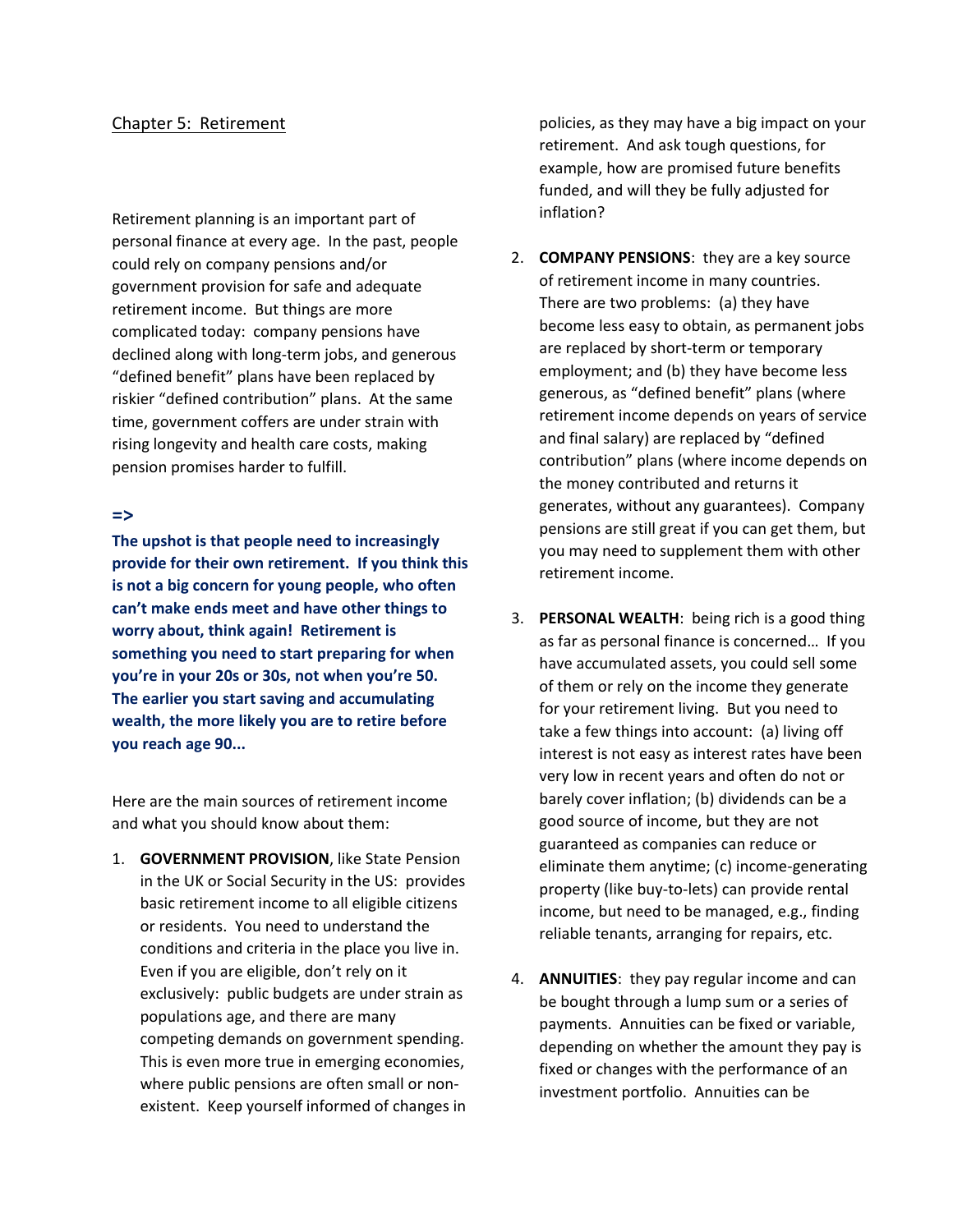complex and you need to review and fully understand their features.

- 5. **HOME EQUITY**: for retirees who are less concerned about bequeathing wealth, there are tools to generate income from assets like homes during their lifetime. For example, reverse mortgages or equity release options can provide cash to homeowners without requiring monthly payments; instead, they are repaid from the value of the home when the owner dies or the home is sold.
- 6. **GUARANTEED INCOME**: while this does not yet exist in most parts of the world, the idea of guaranteeing a universal basic income for everybody regardless of employment is debated in many places. Some of this may become reality by the time today's youths retire. It would not be wise to rely on a distant future possibility, but it is good to know about it and keep track of developments.

What is a comfortable retirement income? Financial advisors used to recommend around 70% of your previous salary, on the grounds that you have less needs when children are self-dependent and you are older. However, there are no fixed rules: it all depends on your level of income, standard of living, and personal circumstances and preferences. Reading books or going for walks is cheaper than touring the world on a catamaran! You also need to take into account the potential need for long-term care or nursing help. Medical advances have lengthened human life with amazing new technologies, but you need to think who and how this will be paid for.

If the retirement income you expect does not meet your requirements, you could try **to retire later or** 

#### **shift gradually from full to partial retirement.**

Many part-time jobs are available for people who do not want to work full time but seek to complement their retirement income and remain active. The growth in part-time jobs, outsourcing, and distance working facilitates this trend.

If you rely on your savings and investments for part or all of your retirement income, here are some core principles that you should follow:

#### **=>**

- **1. START EARLY**: the time to start saving is when you're young, especially when you start earning "serious" money beyond your most pressing needs—not 10 years before you want to retire!
- **2. DON'T WITHDRAW** money from your retirement account unless you absolutely have to, and reinvest all interest and dividends they accumulate and compound over time, making a big difference to your ultimate retirement pot.
- **3.** Take full advantage of all **TAX-ADVANTAGED** schemes, such as ISA in the UK or IRA in the US.
- **4.** Take full advantage of all **EMPLOYER-SPONSORED** schemes—they usually match part of your contribution.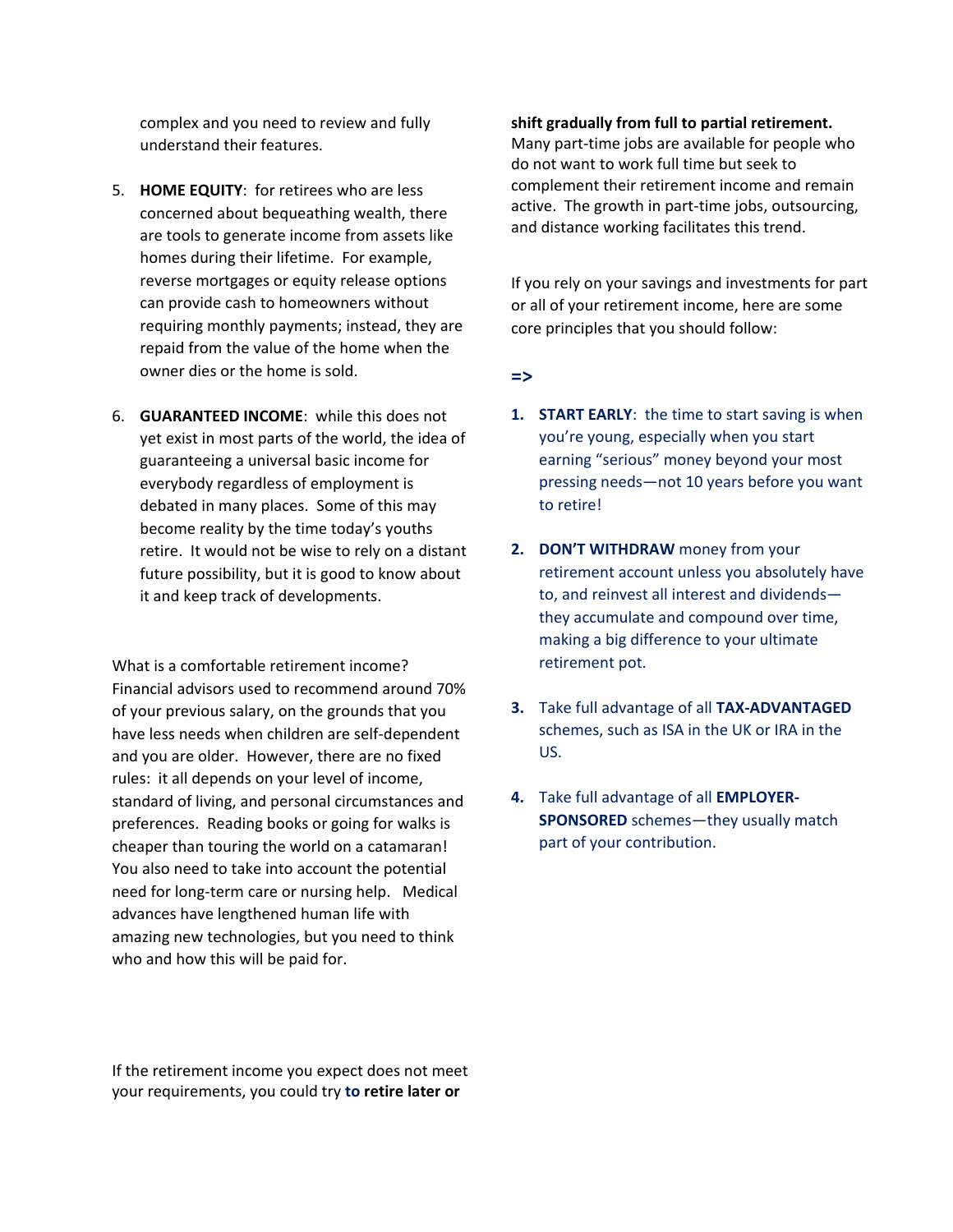### *INVESTMENT PRINCIPLES*

*As you build your retirement portfolio, you need to follow sound investment principles. These are the subject of a separate lesson (Investing, Basic and Advanced), but here are a few things to remember:*

- *1. DIVERSIFY: target a balanced mix of cash, fixed-income and equities; include possibly some gold and real estate; rebalance periodically to stay close to your desired portfolio allocation.*
- *2. STOCKS FOR THE LONG RUN: equities should account for the largest proportion of your portfolio, though you could slightly reduce their share as you get older and want to take less risk.*
- *3. BUY AND HOLD: avoid excessive trading and don't try to time the market. If you take an occasional punt, limit it to a small portion of your assets so you won't break the bank if it goes sour!*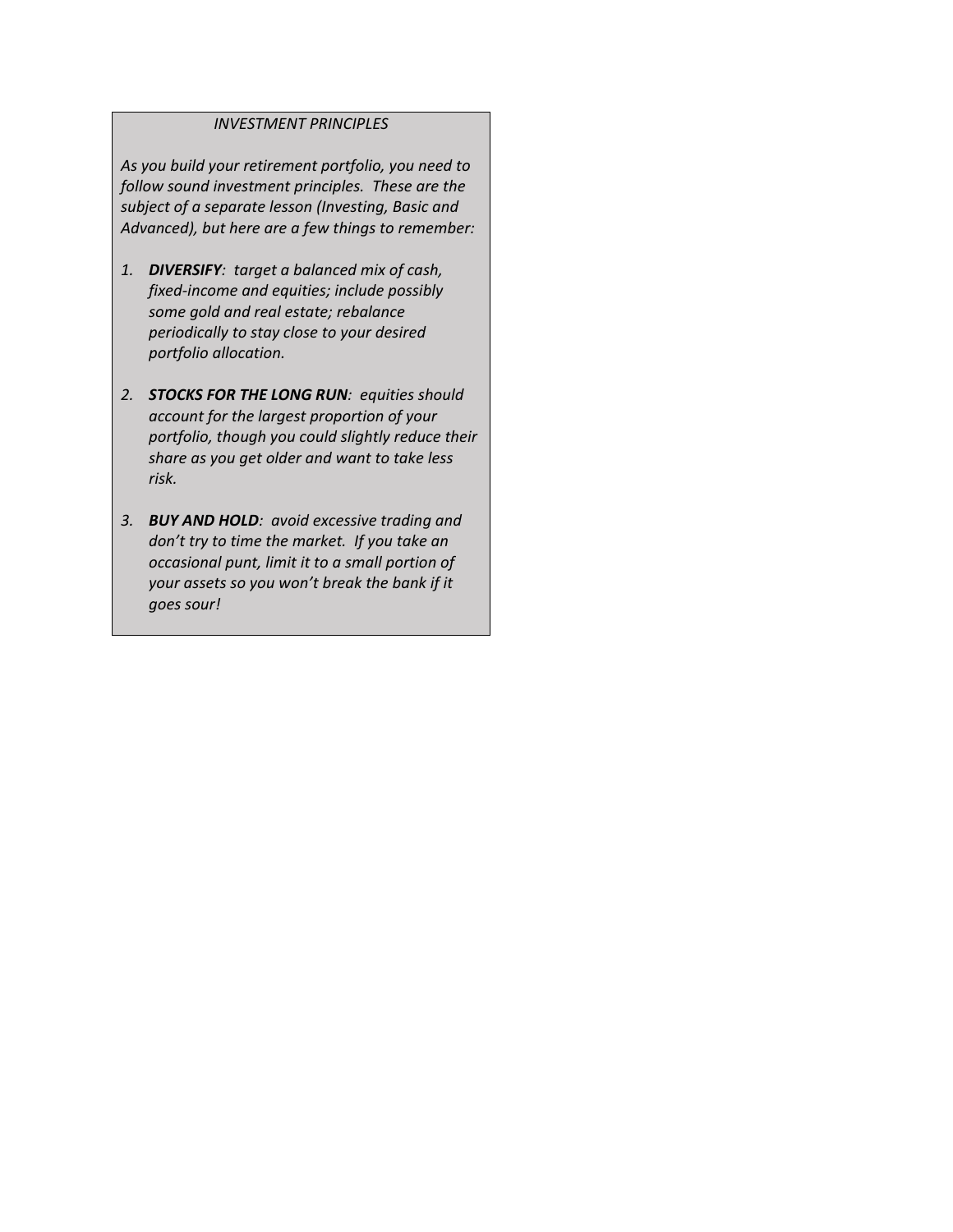#### Chapter 6: Insurance

Buying insurance is a means of protecting yourself and your family from the financial losses that can result from events such as theft, illness, accidents, disability, or death.

For potential harmful events, you have the option of **accepting, reducing, or transferring risk**. Accepting risk is also called self-insurance and means that you set money aside in case such an event occurs. Reducing risk means taking precautionary steps, such as adopting a healthy lifestyle or driving carefully. Obviously, these have more than financial benefits! The third option, transferring risk, means taking out an insurance policy.

#### **=>**

**The fundamental principle is that you should seek to insure events that would have serious financial consequences on you or your family. The exact choice will depend on your personal circumstances, the availability of government support, and the terms and costs of insurance on offer. Some insurance policies are also required by law, for example for car owners.**

Here are some key terms you should know: you pay an annual **PREMIUM** to the insurer. In exchange, the insurer promises to reimburse you in case of certain events stipulated in the insurance contract (e.g., fire, theft, accident, etc.) and affecting certain items (house, car, etc.). When a covered event occurs, you file a **CLAIM** with the insurer. If the claim is found valid, the insurer will pay for your loss, i.e., repair or replace the damaged item or cover the costs incurred, with the following limitations: (a) up to the coverage **LIMIT** agreed in the policy, (b) after deducting any **CO-PAYMENT**, and (c) after meeting the yearly **DEDUCTIBLE**.

Some types of insurance are legally required. For example, drivers are typically required to have **THIRD-PARTY LIABILITY** coverage for damage caused to other people's cars; businesses may need **WORKERS' COMPENSATION** to cover pay and medical costs for employees suffering work accidents, or **PROFESSIONAL LIABILITY** for damage caused by their products.

Homeowners should have **PROPERTY OR HOME INSURANCE**. This is generally required by mortgage lenders. Home insurance normally covers calamities such as fire, storms, explosions, water damage, etc., though practices vary between countries and each policy is different. Make sure you read the fine print and understand the exclusions list of your policy. You can purchase additional insurance for events that are not normally covered in the place you live in, for example earthquakes or acts of terrorism.

**TENANTS OR RENTERS INSURANCE** exists for those who are renting a flat or house. It can cover contents of the home or liability for damage caused to others. Renters insurance may be required by your landlord even if it is not mandated by law.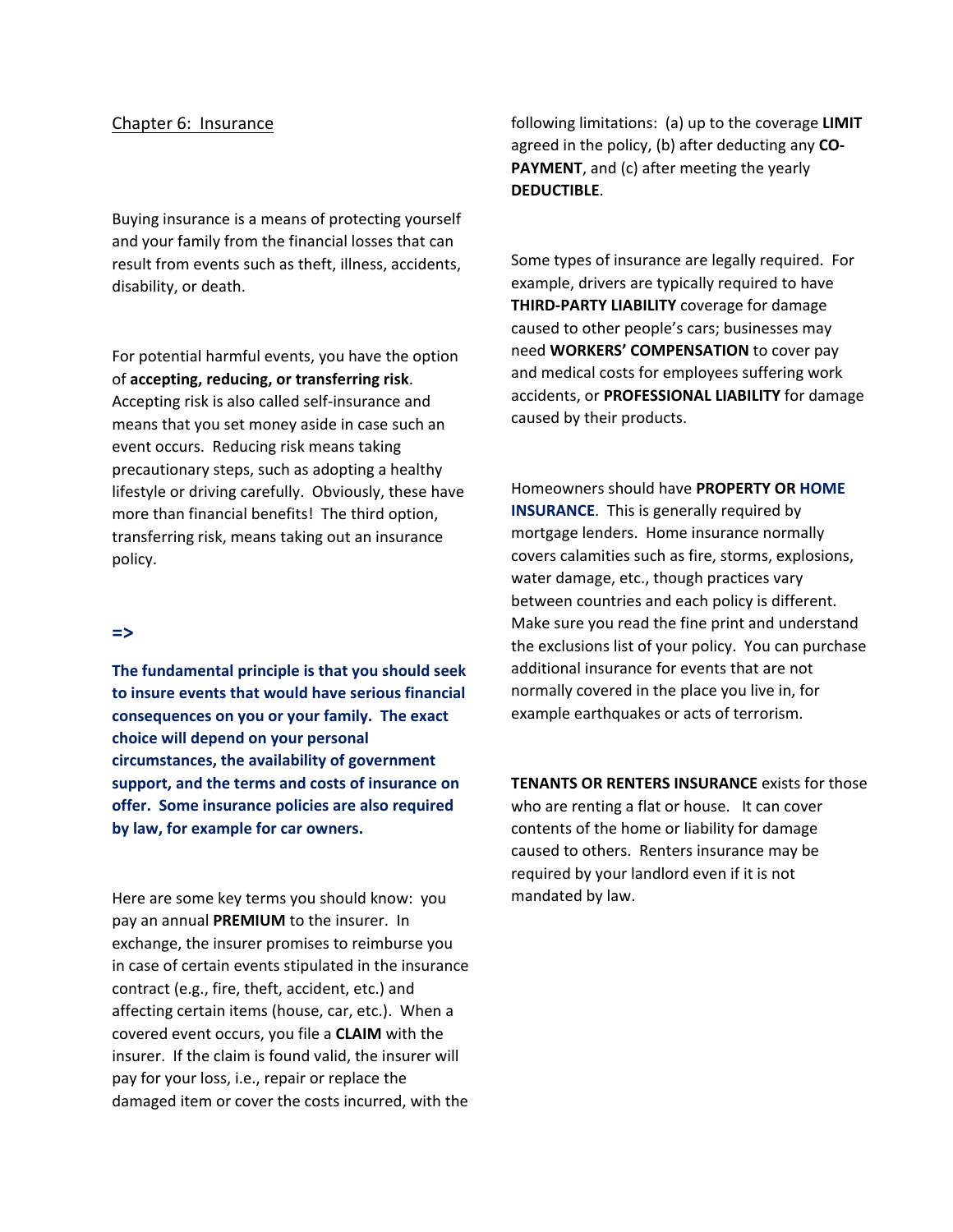*The cost of your insurance depends on many factors, some of which you can influence. Factors include:*

- *Extent and amount of coverage*
- *Yearly deductible*
- *Co-payment if applicable*
- *Age and residence of the insured*
- *Track record of the insured*
- *Condition of the items insured*
- *Precautionary measures taken*

There are trade-offs to consider: by accepting a larger deductible, you may reduce the annual premium, though you'll be out of pocket by a larger amount before the insurance kicks in; a smaller insurance limit also reduces the premium, but leaves you uncovered beyond the agreed limit.

**LIFE INSURANCE** provides a lump sum or regular payments to designated beneficiaries upon death of the insured. Life insurance policies can have an investment component and accrue a "cash value" which is funded by part of the premium. You can cash in some of this value tax-free under certain circumstances.

A complete insurance plan should INCLUDE **ESTATE PLANNING**, i.e., provisions for how your wealth will be distributed after death. This should be planned as soon as you have a family or an important cause that you care for.

**ONLINE FRAUD** and identify theft are growing concerns in today's world. Hackers, cybercriminals and internet fraudsters are in a constant race against governments, businesses, and cybersecurity experts who try to thwart them. The methods used by cyber-criminals, and the protection measures needed, continue to evolve. You should keep yourself abreast of developments,

exercise caution at all times, and don't share sensitive information with anyone you don't know and are not sure you can trust.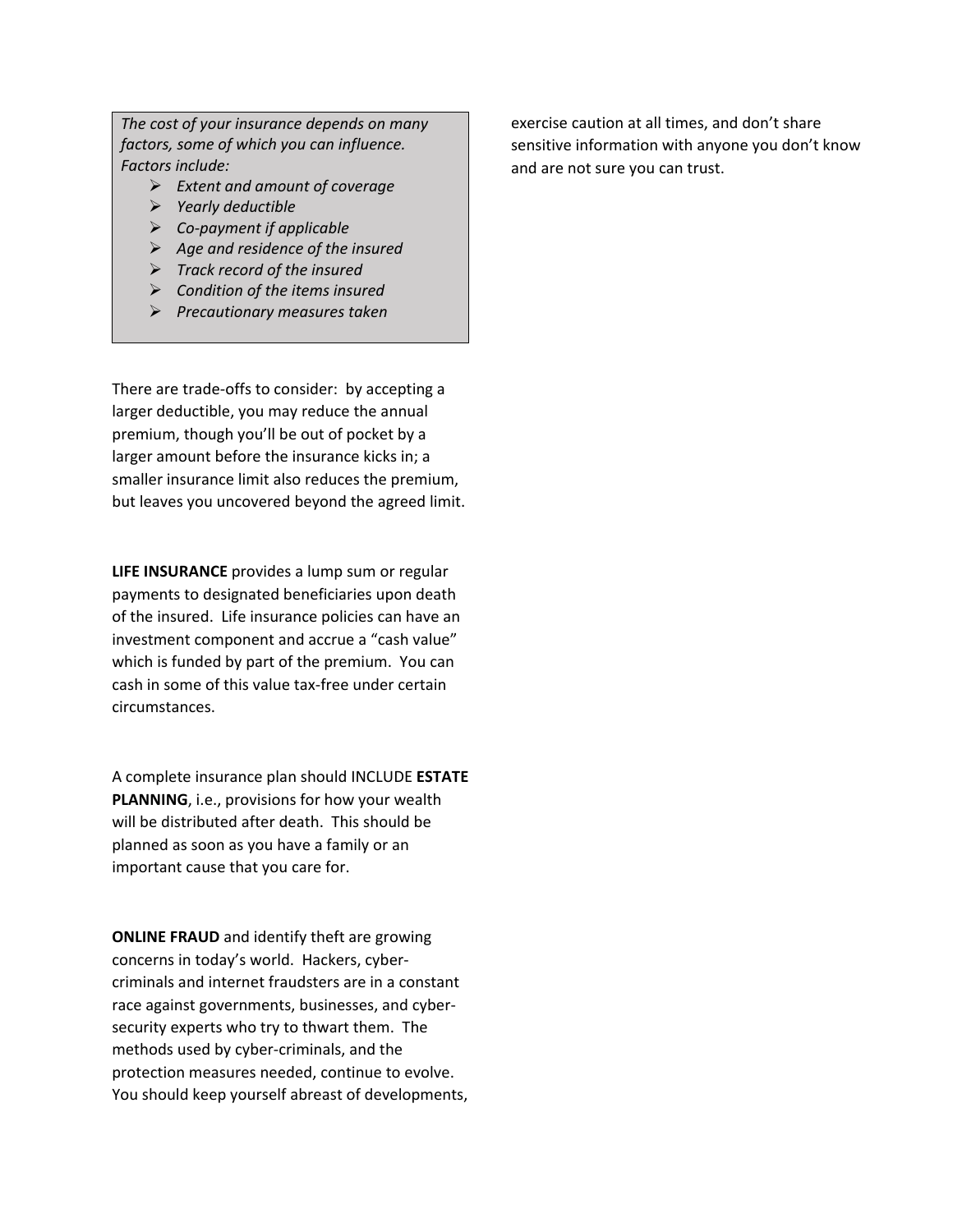#### Chapter 7: Moral Investing

**"Moral" or "sustainable" investing means considering the environmental and social impact of investment decisions and the business activities they support. It has become an important part of investing as people are increasingly concerned about the broader impact of economic and financial activity on society, nature and the world at large.** 

Climate change has attracted much attention in recent years, due the danger it poses for many regions, the unforeseeable long-term consequences, and the need to negotiate and enforce global agreements. However, there are many other environmental, social and governance issues, such as air and water pollution, biodiversity, deforestation, occupational health and safety, working conditions and pay, management compensation, product standards, gender equity, minority rights, LGBT rights, abuse of market power, tax evasion, etc. The list of concerns is long and continues to evolve.

ESG stands for **Environmental, Social and Governance**. The principle is that businesses should consider the impact they have on a broad list of "stakeholders", i.e., groups that are affected by their decisions, beyond their shareholders or owners: this includes employees, suppliers, customers, communities where they operate, the environment, etc. The interests of these groups are not necessarily aligned and businesses and governments need to strike a balance between competing objectives and demands.

**"Stakeholder" capitalism** stands in contrast to the traditional focus on shareholder returns, which

defines the objective of a company as maximizing profits for its shareholders. There can be marked differences between the two, for example when a company emits pollutants or eliminates jobs to shore up profits. In the long run, however, the differences may be less stark as many actions that are good for stakeholders ultimately benefit the company's bottom line (for example, by enhancing its image and making it more attractive for consumers and employees.)

ESG is a broad field on which there is a vast and growing amount of information. Conditions, behaviors and objectives continually change. Here is a list of questions that concerned investors and consumers could ask from companies (and from the fund managers who invest in them):

#### *SOME ESG QUESTIONS FOR BUSINESSES*

- *Does the company measure and have concrete action plans to reduce its carbon footprint? For example, what is the present and planned future share of electric and hybrid motors for carmakers and transport companies? What is the share of renewable energy for energy companies and utilities?*
- *What air, water, soil or other pollutants is the company emitting and what are its plans for reducing emissions?*
- *Does the company have a formal policy to focus on stakeholders and what measures is it taking in practice to implement this policy?*
- *Does the company have official diversity policies and what are its practices in this regard? Are they subject to any lawsuits or negative publicity regarding discrimination on the basis of race, ethnicity, gender, sexual orientation, or any other factors?*
- *Who sets and reviews executive compensation? What is the gap between management and average employee pay? What bonuses or stock options are given to managers and what are they based on?*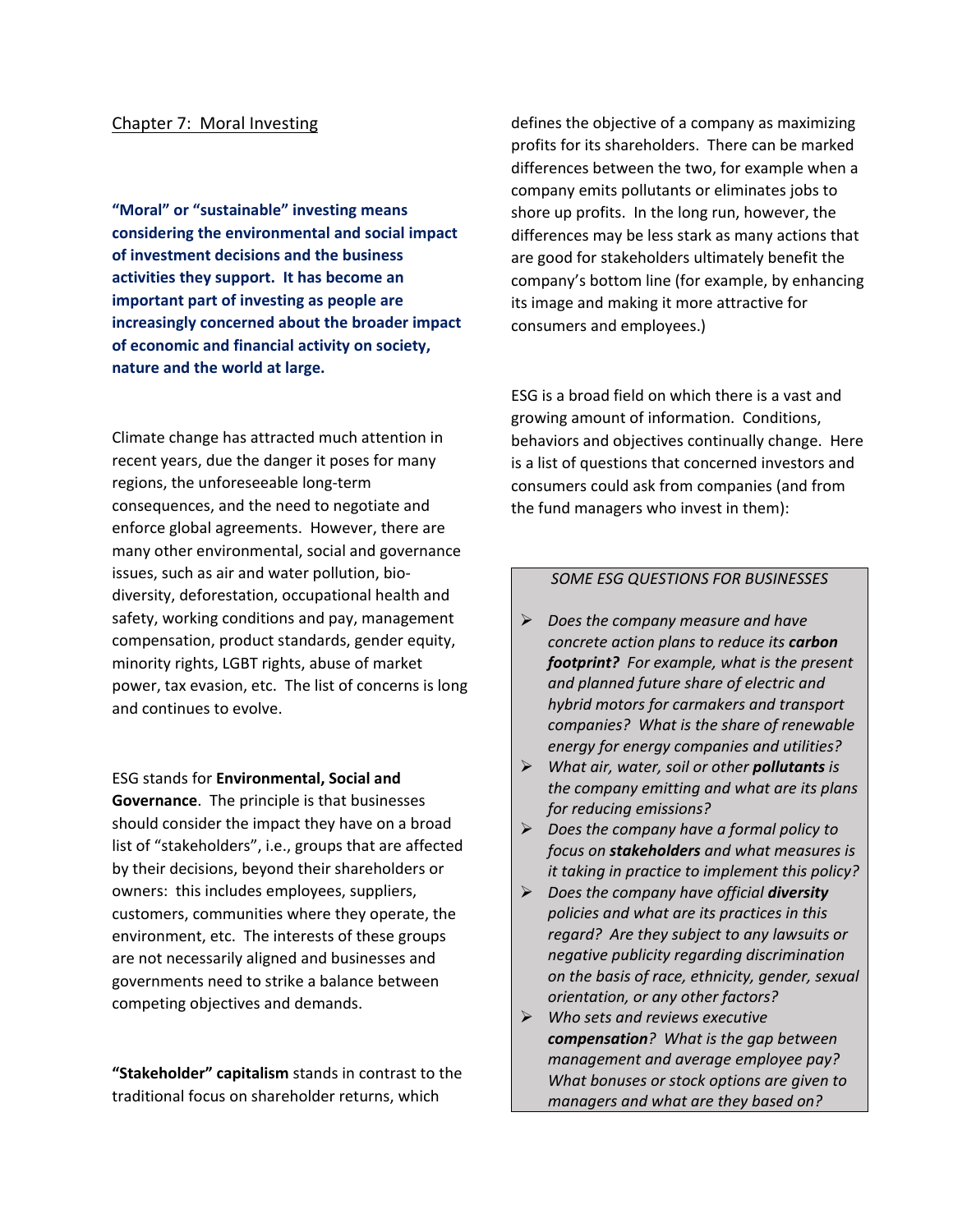- *What are labor conditions and practices in the company, its foreign subsidiaries, and its entire supply chain? What steps does the company take to ensure absence of child labor, forced labor, unsafe working conditions, etc. among its suppliers around the world?*
- *Who audits the accounts of the firm? How long have the auditors been in their job and do they have other consulting contracts with the firm?*
- *Does the company have monopoly power in some markets and are there signs it is abusing its market position?*
- *Is the company respecting the privacy and confidentiality of customer information it collects?*

This list is by no means exhaustive, and many of the answers are subject to debate. It gives an indication of the kinds of issues that investors and consumers are increasingly concerned with, and that are likely to shape the operations and success of various types of businesses in the future.

For all questions, it is important to go beyond official statements and ask what is happening on the ground. **"Greenwashing"** is the practice of companies adopting formal policies that sound good but are vague and do not lead to meaningful changes in the real world.

ESG is not only an issue for companies, it is also an important subject of government policies. Here are some examples of government decisions with important ESG implications for businesses and society:

- − Carbon taxes or emission quotas
- − Restrictions on other pollutants, e.g., sulfur dioxide, particulate matter, etc.
- − Import restrictions based on ESG performance
- − Recycling obligations for manufacturers, retailers and consumers
- − Labor standards and enforcement
- − Minimum wage and universal basic income
- − National health insurance
- − Disclosure requirements and rights of shareholders
- − Antitrust laws and regulations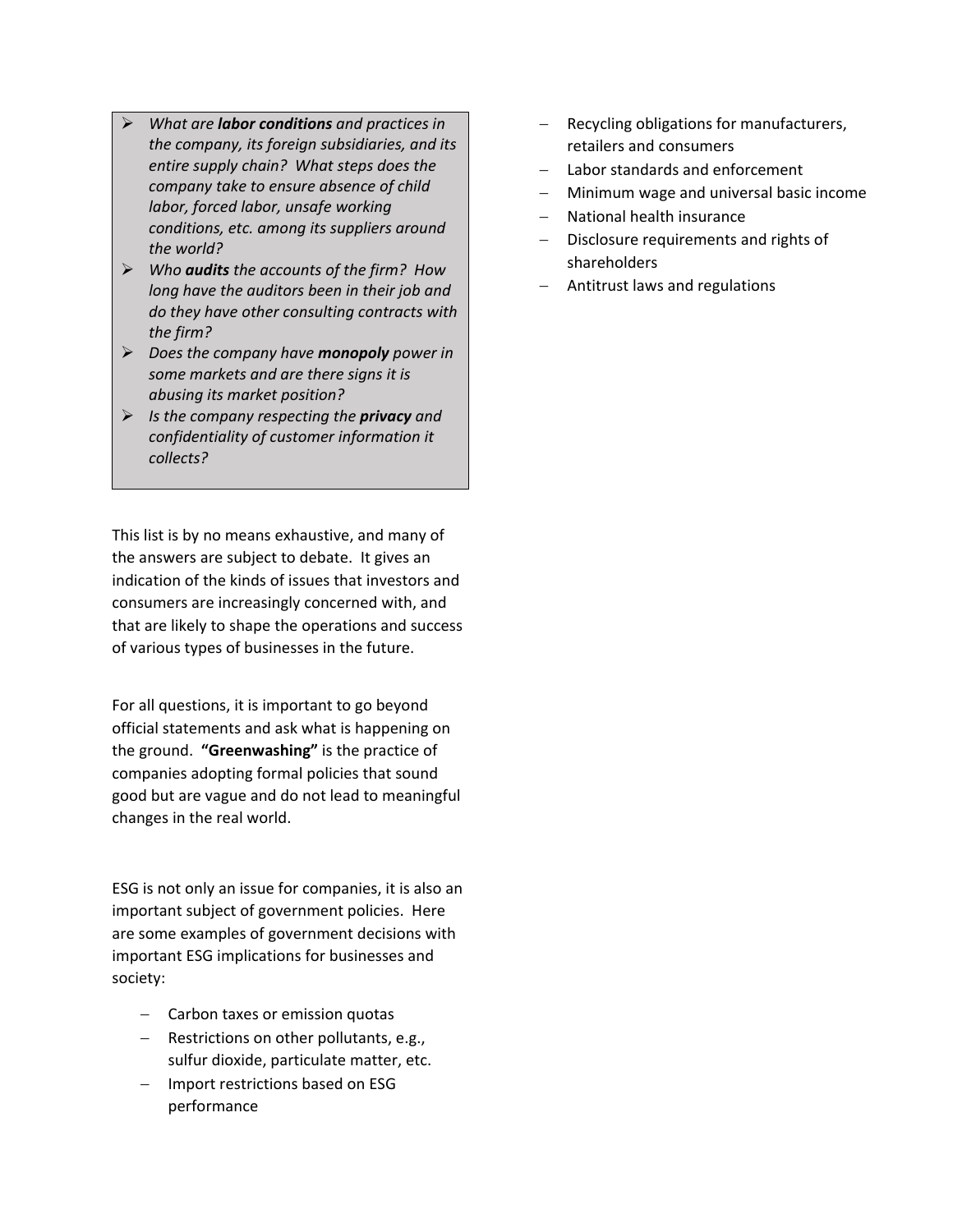## Chapter 8: Banks and Capital Markets

**Banks, other financial institutions, and capital markets deal with money, credit, saving, and investment.**

**They play three fundamental roles:** 

- **Allowing savers to set money aside and earn returns for future use**
- **Enabling businesses and households to borrow for their investment and spending needs**
- **Spreading risk and allocating it to those most able or willing to bear it**

Let's start with some key concepts that can cause confusion because they have several meanings:

- **Money**: money is (a) a means of exchange, (b) unit of account, and (c) store of value. Money can be anything that people accept for these functions—from seashells and coins to digital accounts!
- **Credit**: can mean lending of money or a positive entry into a bank account or accounting book; lending money can be for various types of economic agents and purposes, for example businesses for investment, households for large purchases, or governments to fund budget deficits
- **Investment**: (a) for business or government, it means building or buying long-lasting goods like roads, factories, or machinery that generate benefits over long periods of time; (b) in personal finance, it means buying financial assets like bonds or stocks that generate returns in the form of income or future sale of the asset
- **Capital**: items that can be used and generate benefits for their owner; capital can be physical (e.g., factories and machinery) or

financial (e.g., money available for use by a business or individual)

 **Saving**: setting money aside for future use instead of spending it now. The after-tax income earned by individuals is split between consumption and saving. Consumption normally accounts for the larger share, but saving is important for emergencies, future purchases, retirement, etc.

A key distinction is between **banks** and **capital markets**: banks take deposits and make loans, while capital markets create a direct link between users and providers of capital. For example in the stock market, investors provide equity capital to companies or exchange shares with other equity investors; in the bond market, savers lend money to companies and governments. The resultant equity or debt securities are traded in the capital market, establishing a price for them and allowing investors to buy or sell them if they need or have cash.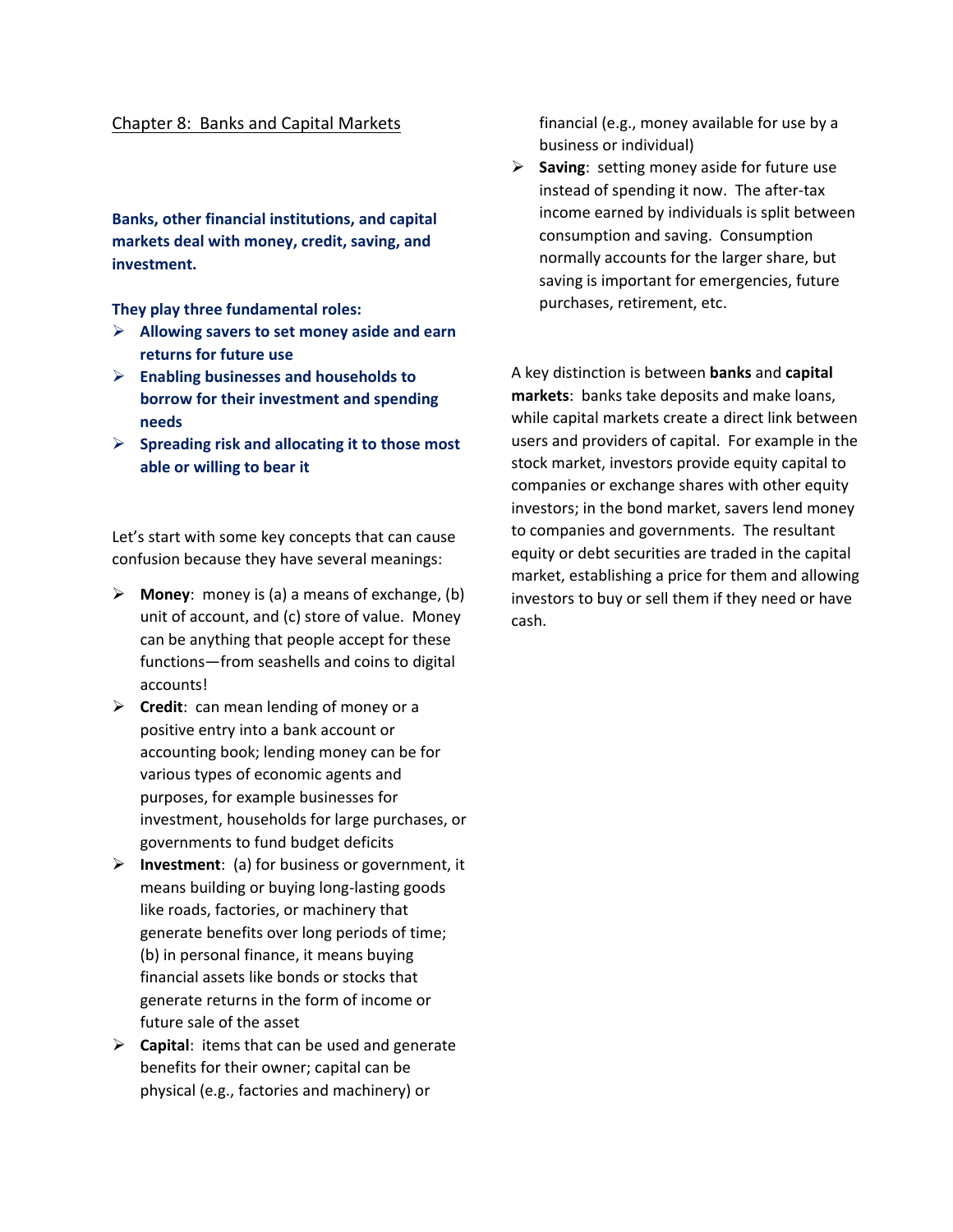### *MAIN TYPES OF FINANCIAL INSTITUTIONS*

*Here's an overview of the different types of financial institutions and what they do:*

- *Commercial banks accept deposits from the public and extend loans to businesses, households and governments*
- *Credit unions are cooperative institutions that provide similar services to banks but are owned and operated for the benefit of their members*
- *Investment banks help companies issue debt and equity capital and manage assets on behalf of investors; they are often combined with commercial banks in universal banks*
- *Building societies (UK) and savings & loan associations (US) collect deposits and lend money primarily for home purchases or construction*
- *Insurers provide protection against losses resulting from events such as accidents, theft, or death*
- *Brokers are intermediaries between investors and securities exchanges, allowing investors to buy or sell assets on the exchange*
- *Mutual funds pool money from multiple investors to invest in a diversified set of assets; they can be specialized by country, sector, type of security, etc.*
- *Hedge funds and private equity funds are specialized investment vehicles that seek to generate high returns; hedge funds employ a variety of strategies while private equity funds invest in unlisted companies; both should generally be reserved for more sophisticated investors who understand and can absorb the risks involved*
- *Financial planners are advisors who can help clients put together a sound financial plan, including investment portfolio, retirement plan, risk management, tax planning, etc.*

Advice and help can thus be obtained from many sources. While some are only used by certain investors, almost everyone will have to deal with banks, mutual funds and insurers:

- − Opening a **bank account** has many advantages, from being able to issue checks and automating rent and utility payments to paving the way for future credit cards and loans
- − **Mutual funds** are a convenient way to buy diversified sets of stocks or bonds. They can target specific countries, sectors, etc. You should check the investment strategy, track record, and fees of any fund you consider investing in. Active funds try to beat the market while passive funds track the relevant index (e.g., S&P 500 as a broad indicator of the US stock market or FTSE 100 in the UK). Exchange Traded Funds (ETFs) are types of index funds; they can be a good addition to a portfolio as they offer diversification and liquidity at low costs.
- − **Financial planners** and advisors can provide useful advice and perspective; you should make sure they have solid credentials, understand your personal situation, and have interests that are fully aligned with yours.

Here are a few things you should watch out for in investment relationships:

- **Hidden costs**: these can include trading expenses, commissions, wide buy/sell spreads, etc.
- **Inadequate risk/reward profile**: for example, funds with high leverage or risks that are not fully understood by investors
- **Conflicts of interest**: for example, undisclosed sales commissions, selfdealing, or income that depends on factors unrelated to investment performance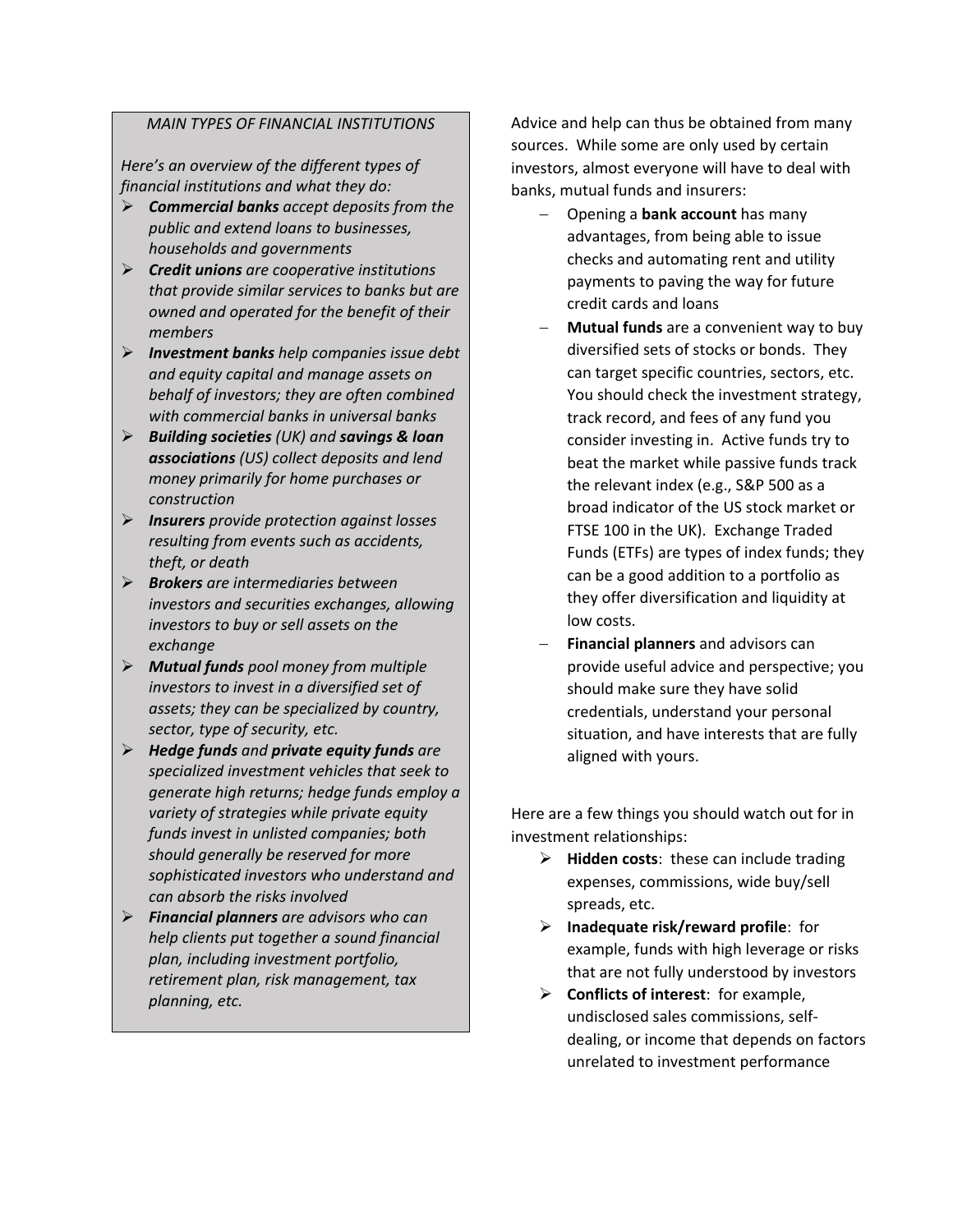## Chapter 9: Interest and Inflation

In a loan, the borrower commits to making two kinds of payments to the lender:

- − **PRINCIPAL** is the nominal amount of the loan, which is due either at maturity (at the end of the loan) or in periodic instalments
- − **INTEREST** is an additional payment due on top of the principal, generally paid monthly and expressed as a percentage of the principal amount outstanding

## **=>**

**Interest represents the cost of borrowing money. It compensates the lender for three kinds of risks:** 

- **1. CREDIT RISK: the risk that the borrower may not repay in full and on time what they owe**
- **2. LIQUIDITY RISK: the risk that you may need the money while it is tied up**
- **3. INFLATION RISK: the risk that inflation may erode the real value of the money you get back**

These 3 elements explain the **TIME VALUE OF MONEY**, i.e., the concept that a pound, dollar, euro or yen today is worth more than tomorrow. Money in hand can be spent freely, while future money (a) cannot be used yet, (b) may not arrive when it is due, and (c) may be worth less when it does.

You should make sure you understand the way interest rates are quoted. A common term is the **ANNUAL PERCENTAGE RATE (APR)**: it is the amount of interest you pay per year as a percent of outstanding debt. If you owe £1,000 on a loan with a 20% APR, and leave that debt unchanged for a year, you will pay £200 in interest. APRs can sometimes be higher than interest rates because they include other costs, for example closing costs and mortgage insurance in the case of housing loans.

Interest can be **SIMPLE** or **COMPOUND**: simple interest is calculated on the principal amount outstanding, while compound interest is calculated on principal plus accumulated interest. Compounding means earning interest on interest; it can be a powerful tool, especially over long periods of time and when interest rates are fairly high. The **RULE OF 72** states that the approximate time for doubling an investment equals 72 divided by the annual interest rate; so a £100 loan at 6% compound interest becomes £200 in about 12 years. When interest rates are low, compounding loses some of its appeal, though it also applies to the dividend income of stocks.

Interest rates are significantly lower today than they have been in the past. Since the global financial crisis of 2008, low inflation, a global savings glut, and large-scale central bank purchases of bonds have contributed to exceptionally low interest rates. In some cases, interest rates on government bonds have turned negative. This has significant implications on financial planning and investment strategy:

## **=>**

**If interest rates on safe government and highgrade corporate bonds barely or do not cover inflation, it may not make sense to allocate a large share of your portfolio to them. Investors should consider supplementing or replacing them with alternatives, for example:**

- **Cash: keeps its value and is only subject to the risk of a sudden spike in inflation or the cumulative impact of inflation in the long run**
- **High-yield bonds: pay higher interest though the extra yield should be large enough to compensate for the additional risk**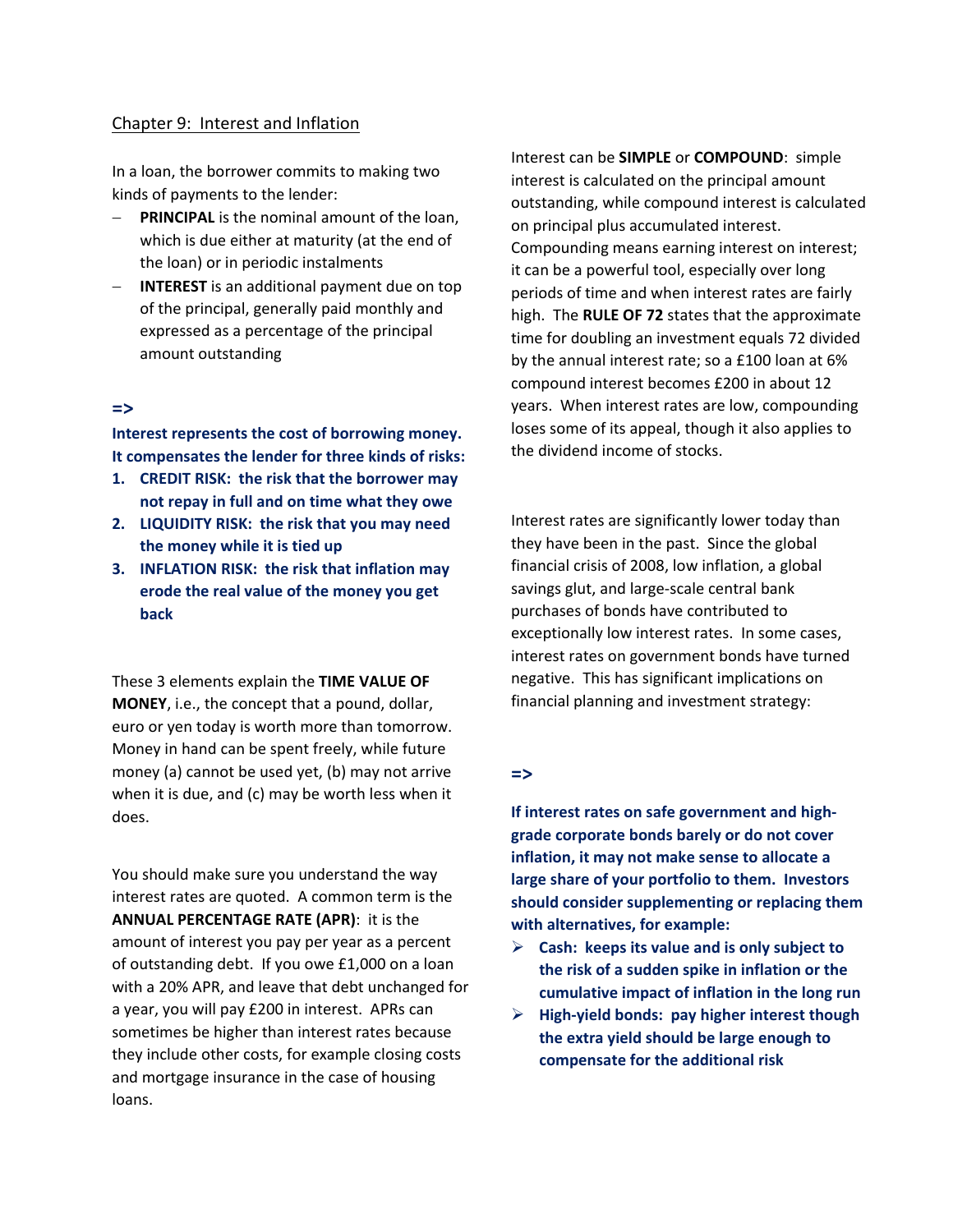- **Floating-rate bonds: these pay a spread over a market rate; the latter should normally rise with inflation**
- **Low-risk equities: for example, stocks of utilities which tend to have steady revenues and profits**
- **Rental property: tends to keep its value in real terms and generates rental income; can be physical properties or financial assets like Real Estate Investment Trusts**
- **Gold: tends to rise in value during periods of inflation or financial unrest, providing a hedge to investors**

Ultra-low or negative interest rates are a relatively recent phenomenon and uncharted territory in financial planning; investors should carefully consider the implications, hedge their bets, and seek advice from qualified sources.

Part of interest compensates for the risk of inflation. **INFLATION** is an increase in the average price of goods and services bought by consumers. It tracks the price of a basket of typical household purchases. Inflation erodes the purchasing power of money, especially over long periods of time, affecting both the standard of living of people and the real return on investments.

#### **=>**

**Inflation is particularly harmful to those who receive fixed amounts of money, such as retirees with fixed (non-inflation adjusted) pensions and owners of long-term, fixed-rate bonds.**

Moderate or high inflation has been a regular phenomenon in many countries over the past halfcentury. But inflation has been low in recent times, even during periods of strong growth and

low unemployment which traditionally coincided with higher inflation. Economists continue to debate the reasons for this and whether it will continue; explanations include growing imports from low-cost developing countries, competition by e-commerce firms, and reduced power of trade unions.

Investors and consumers should be on the look-out for signs of a possible resumption of inflation and be prepared to deal with it if it happens. Among other things, this means having a portfolio that provides some degree of protection against inflation, for example through:

- **Equities**, which have some built-in inflation protection as the revenues and profits of businesses tend to rise with the general level of prices
- **Real estate**, whose prices tend to be stable or rise in real terms
- **Gold**, which is viewed as a hedge against inflation and rises during periods of high inflation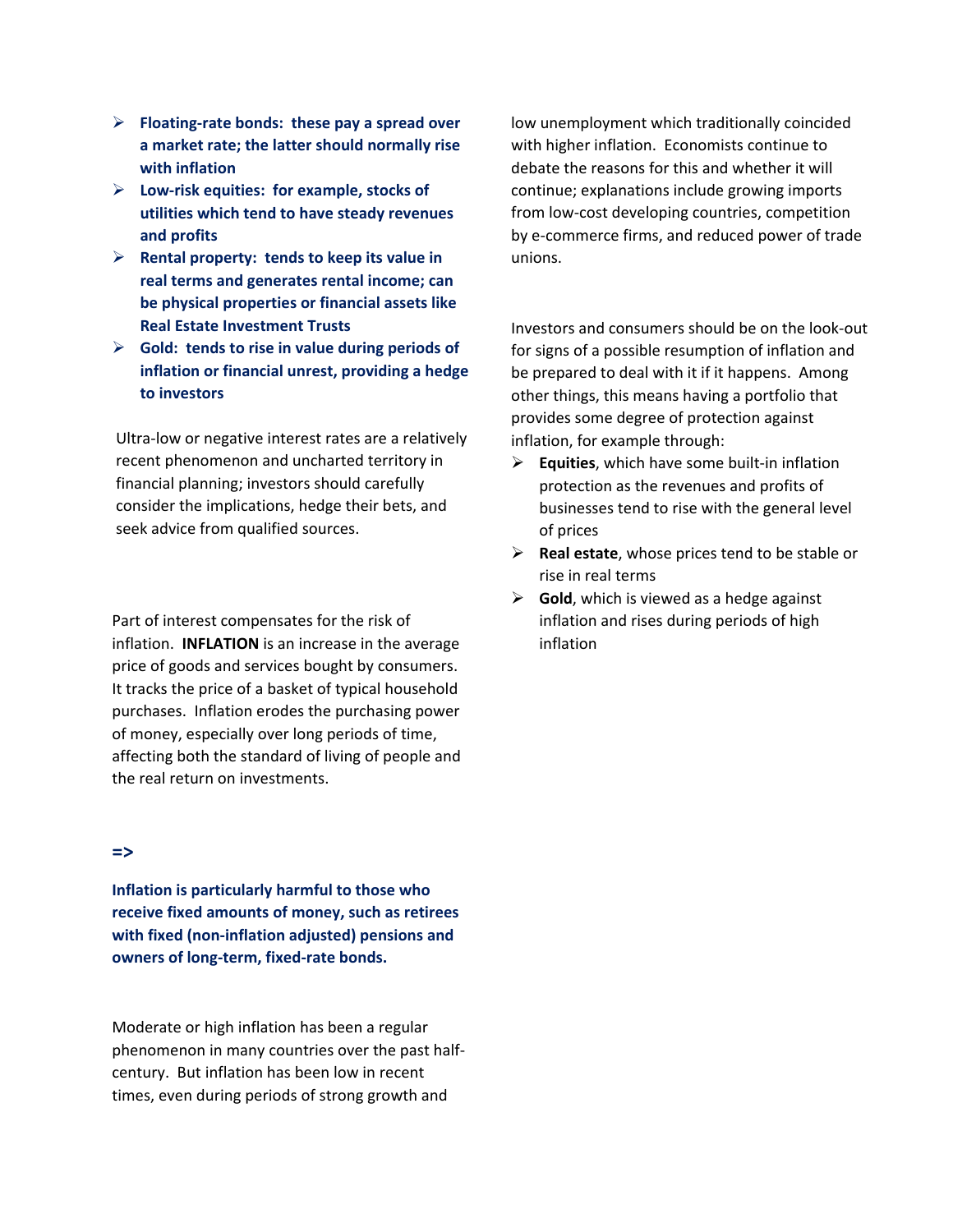## Chapter 10A: Advanced Investing – Pricing Financial Assets

So you've set some money aside and are ready to invest in the stock market, whether individual stocks or stock mutual funds. Before you take the plunge, you'd like to know what is the right price for a stock. Well, you're not alone! There are no clear and simple answers and even the greatest experts struggle with this question. Let's try and guide you through the maze…

The most basic answer is that the price of a stock or of any asset is determined by the interaction of **SUPPLY AND DEMAND** in the market. The price is the level at which demand and supply are in balance. In other words: the price is what others are willing to pay for the stock and are willing to sell it for.

But stocks and other investments also have a fundamental value that can be estimated. Different investors will use different assumptions and expectations, resulting in different estimates of value. This is where the market comes in: all participants can express their views by offering to buy or sell at a certain price; the resultant market price represents the majority estimate of the value of the asset at any point in time.

In the short and medium run, prices can deviate substantially from their fundamental value; in the long run, however, they tend to revert to it.

## *NET PRESENT VALUE*

*In theory, the price of any asset depends on the cash inflows and outflows it generates, the timing of these cash flows, and the risks attached to them. It is calculated by:*

- 1. *Predicting the CASH INFLOWS and OUTFLOWS generated at different moments of time*
- 2. *Determining the DISCOUNT RATE, i.e., the rate of return that investors in the asset expect to earn every year*
- 3. *The discount rate has two components: the RISK-FREE RATE, e.g., interest rate on government bonds; and a PREMIUM, which depends on the riskiness of the investment*
- 4. *Dividing future cash flows by a factor which depends on the discount rate and the number of YEARS in the future when they occur*
- 5. *The resultant net, discounted yearly cash flows are added up to make up the NET PRESENT VALUE (NPV)*

If you're confused, here's some good news: you don't need to understand the details, as any financial calculator or spreadsheet can handle them for you. And you can be a successful investor without ever calculating a Net Present Value! But it is helpful to understand the principle to deal with more advanced finance topics, and it is good to know the lingo so you can your hold you own in discussions with professionals!

For stocks, there are some specific valuation methods that are commonly used and widely quoted in the media and by analysts:

**1. PRICE-EARNINGS RATIO (PER)**: price of the stock divided by earnings (profits) per share.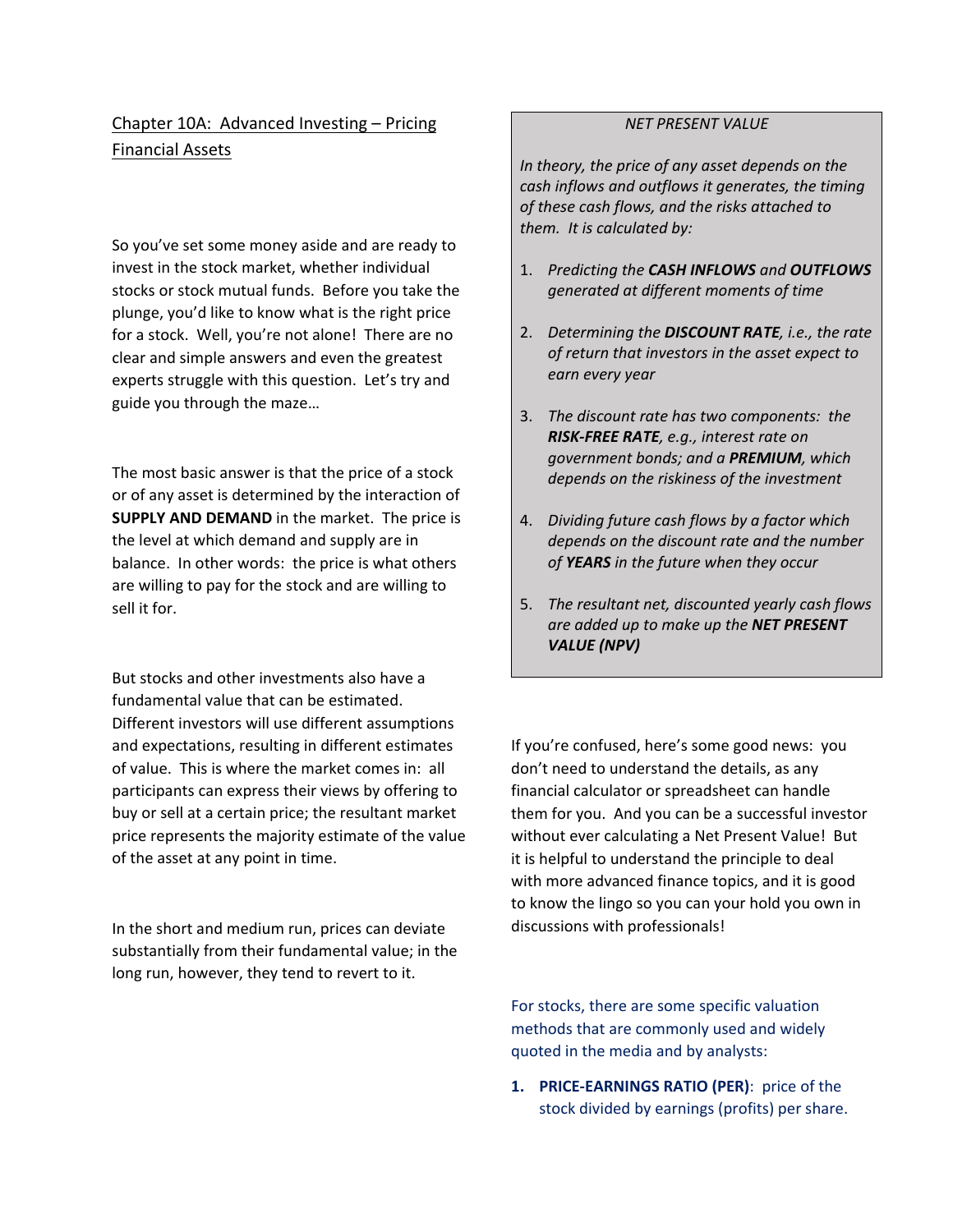The PER can be historic or forward looking. There are no firm rules as to what an appropriate PER is. Historically, the average for the US and UK stock markets has been around 15. In general, the lower the risk and the better the growth prospects of a firm, the higher the value that the market assigns to its profits, i.e., the higher its PER. Stocks in similar industries and with similar characteristics tend to have broadly similar PERs.

- **2. CYCLICALLY-ADJUSTED PER (CAPE)**: price of the stock divided by average, inflationadjusted earnings over the last 10 years. By smoothing out yearly fluctuations, the CAPE gives a better indication of the underlying level of profits and, therefore, the PER.
- **3. FREE CASH FLOW**: cash flow is the net profit earned by the company before non-cash charges such as depreciation. In addition to cash flow from operations, some analysts include the investing and working capital needs of the company to derive Free Cash Flow: the cash that the company earns from its operations after meeting investment and working capital needs, and that it is free to distribute to its owners or creditors.
- **4. PRICE-BOOK RATIO**: price of the stock divided by its book value per share. Book value is an accounting concept: it is the difference between the value of the assets of a firm and its debts. It is also called shareholders' equity as it represents what is owned by shareholders after all debts have been paid. Profits are more important than asset values in determining the price of a stock; also, book value is based on historical rather than current market prices of assets. Nevertheless, pricebook, especially compared to other firms in the same industry and to past figures for the same firm, can be an indicator of changed business prospects or point to unusually high or low valuations.
- **5. DIVIDEND DISCOUNT MODEL**: this applies the NPV formula to the dividends distributed by a

company. It thus values stocks according to the cash flows received by its shareholders rather than the company itself. Dividends are an important factor in the long run as profits earned by a company are only accounting concepts; they ultimately benefit shareholders only if they are paid out in cash.

BEWARE: Figures like earnings and book value are based on the financial statements of companies. These are typically audited by major accounting firms; nevertheless, accounting errors or fraud can occur, and even fair statements include an element of judgment. You may defer to investment professionals for these analyses, but should be aware that figures are subject to some degree of uncertainty.

The NPV formula applies to all investments, including bonds, real estate, etc. as well as stocks.

A bond is characterized by several features:

- 1. **FACE** or **PAR VALUE**: the price at which the bond is issued and will be redeemed (i.e., repaid by the borrower)
- 2. **COUPON**: the periodic interest payments, expressed in money or as a percentage of face value
- 3. **MATURITY**: length of time until the bond is repaid (measured either from now or the date when it was issued)
- 4. **SPECIAL PROVISIONS**: for example, call provisions allowing the issuer to redeem the bond before maturity at a specified price

The **YIELD** of the bond is the discount rate which equalizes future interest and principal payments to the current price of the bond. It is roughly equal to the coupon payment divided by the current price of the bond. Without entering into detailed calculations, there are two things that everybody should know: (a) the relationship between bond prices and interest rates and (b) what determines the interest rate of a bond.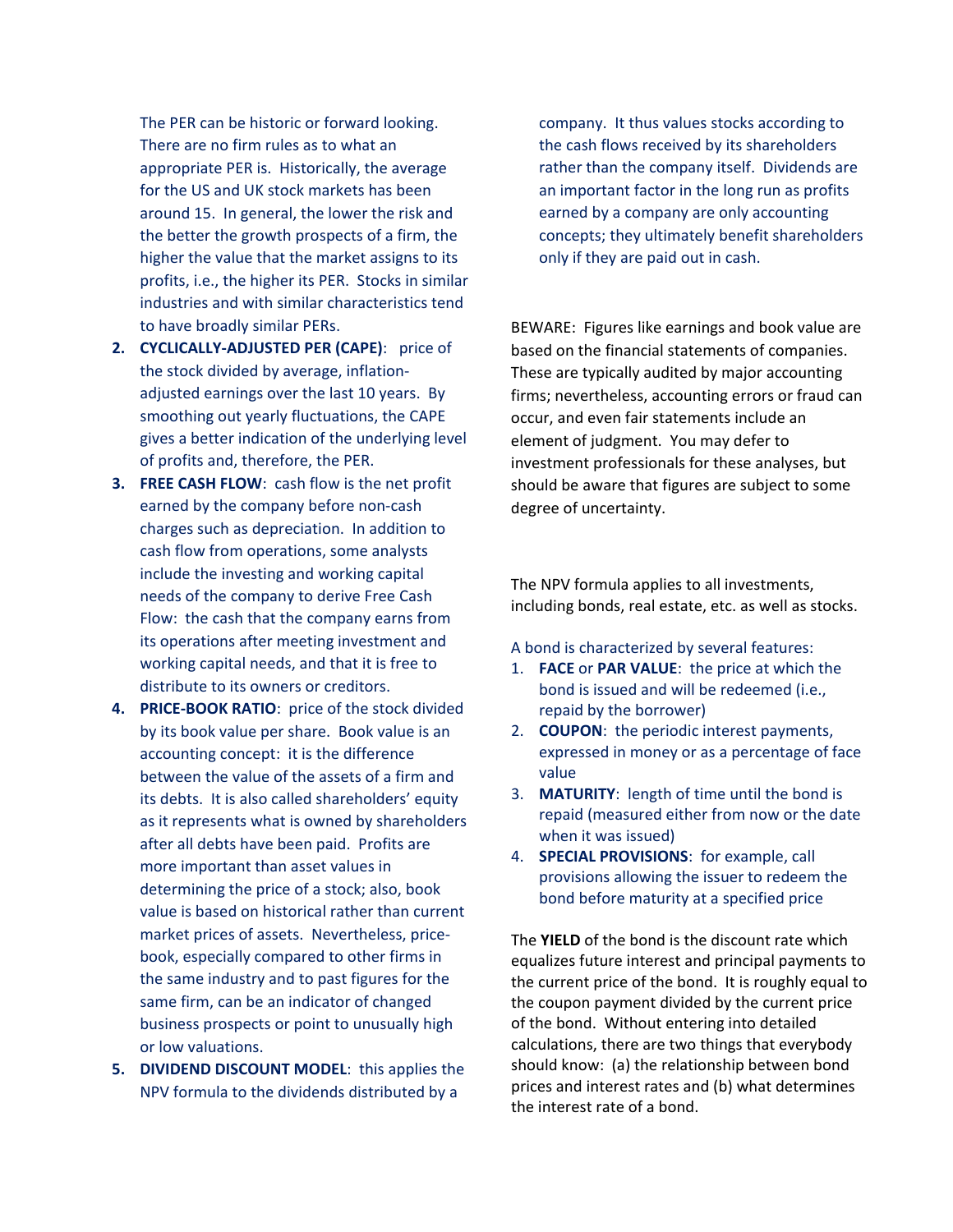Bond prices **VARY INVERSELY** with interest rates: the higher the level of interest rates in the market, the lower the price of existing bonds. If a £100 bond pays 3% interest and current market rates for similar bonds are 5%, you would be able to buy or willing to sell the bond at a price lower than £100.

## The interest rate on any bond consists of two elements:

- 1. **RISK-FREE RATE**: interest rate on short-term government bonds; they are considered riskfree in most countries, though not in countries that do not have their own central bank or that borrow in foreign currency. The risk-free rate has two components: (a) real interest rate, which goes up when the demand for funds by investors exceeds the supply of funds by savers, which is normally the case when growth is strong, and vice versa; and (b) inflation premium, which tends to rise when growth is strong and the central bank boosts money supply.
- 2. **SPREAD**: the premium paid by each bond above the risk-free rate. It depends on 3 characteristics of the bond:
	- $\triangleright$  Riskiness: the higher the risk that the borrower will not repay the full amount due on time, the higher the spread demanded by lenders
	- $\triangleright$  Maturity: the longer the remaining period until repayment, the higher the spread
	- $\triangleright$  Liquidity: a bond that cannot be easily sold in a market requires a higher spread.

Real estate prices are covered in the chapter on Housing. The same pricing principles apply, with rents, interest rates, and taxation being critical factors.

What about **FOREIGN INVESTMENTS**? Shouldn't I think beyond the boundaries of my country in a globalized economy and financial system?

The first thing to do is to distinguish between the **COUNTRY** of an investment and the **CURRENCY** in which it is denominated. Stocks are generally denominated in the currency of the country where their headquarters and bulk of operations are located and their stock is traded; however, some stocks are listed in markets outside their home country, and many companies have operations spanning multiple countries. Many businesses also export a large share of their production, hence stocks in one country can reflect the fortunes of many different markets.

Bonds can be issued by foreign borrowers or denominated in foreign currencies; these often go hand in hand though not always: for example, a Japanese firm can issue dollar-denominated bonds traded in Europe. Foreign currency accounts can also be held at banks in different countries.

For foreign investments, **EXCHANGE RATE** fluctuations must be taken into account. Exchange rate forecasting is a fiendishly difficult field and should be left to experts. In general, the currencies of countries that have high growth and interest rates temd to appreciate, though foreign exchange markets can move for all sorts of reasons. In the long run, exchange rates tend to equalize the prices of similar goods in different countries, though there are many exception here as well.

## **=>**

In general, exposure to foreign stocks or bonds is best achieved via a diversified portfolio of mutual funds. Your portfolio should be tied to your home base: a person living in the UK should use the pound as a reference currency and avoid excessive exposure to other currencies.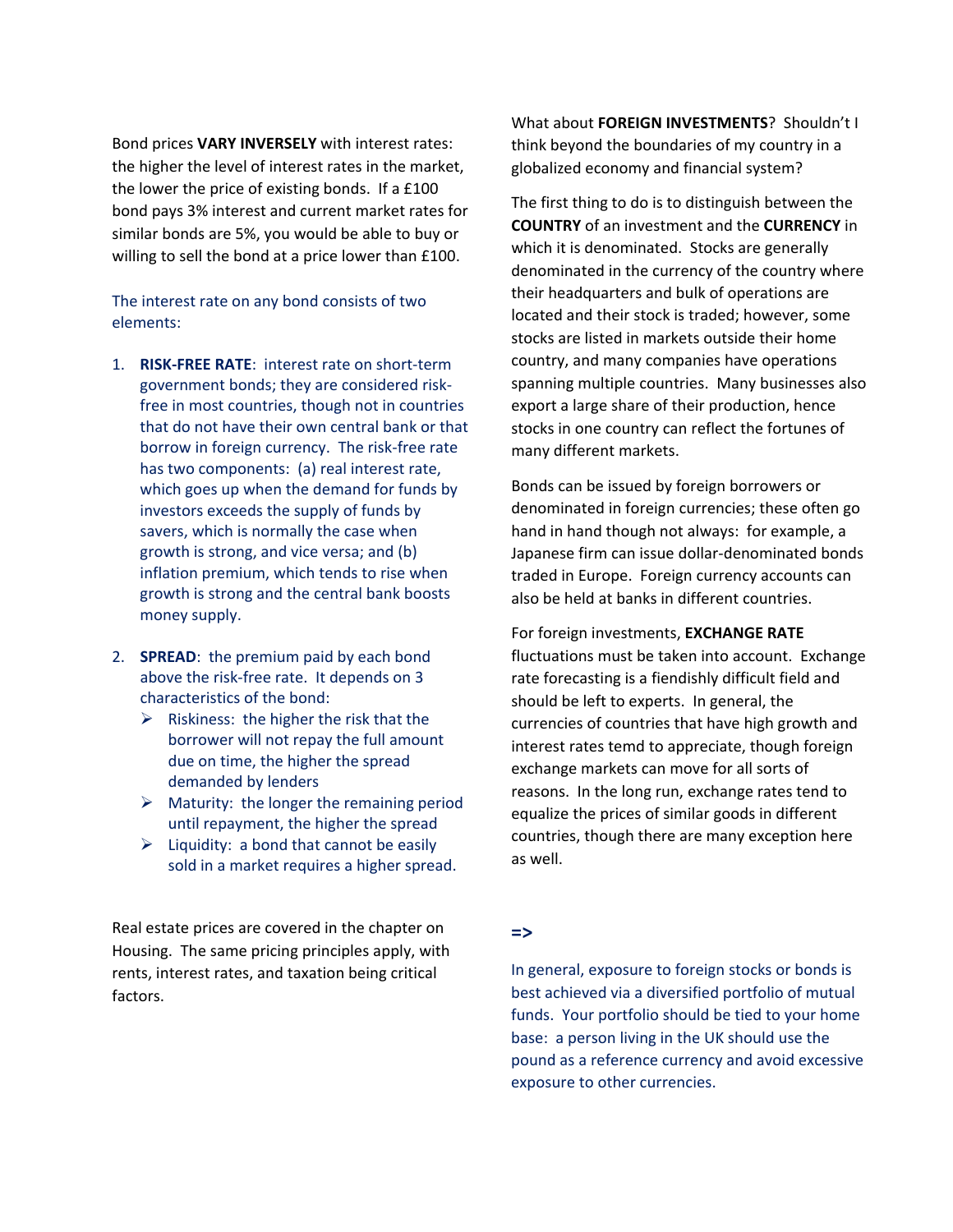## Chapter 10B: Advanced Investing – Understanding Business

This lesson covers the key success factors for a business and elements of a business plan and financial statements. This can be useful both for stock investors who want to understand the businesses they invest in, and for those who are or plan to be self-employed or set up their own business.

#### **=>**

**A successful business plan should provide a satisfactory answer to the question: is there demand for the product that is or will be provided, and does the business have the capacity to successfully meet this demand?** 

While each business is different, here are 5 fundamental areas that are critical for any enterprise:

- 1. **MARKET**: is there and will there be in future sufficient demand for this product? For existing products, what is the current level of demand and what factors are likely to influence it in future, for example demographic trends, social habits, technological changes, etc. How will prices be affected by these trends? For new products, do they meet a fundamental need and will they be able to reach consumers?
- 2. **COMPETITION**: is the company in a good position to meet the demand? Does it have some competitive advantage vis-à-vis existing or potential rivals, for example through superior technology, strong management, established brands or distribution channels, unique access to raw materials, etc.? It's hard to be a leader in all areas, but all of these

aspects are important and you need to have advantage in at least some of them. This means you need to know who the main competitors are and understand their strengths and weaknesses vis-à-vis your own company.

### 3. **MANAGEMENT & HUMAN RESOURCES**:

people are the key success factors in any enterprise. This does not necessarily mean a visionary CEO, though they can be useful too, but it does mean: (a) a capable and dedicated management team pursuing the long-term interests of the firm, (b) qualified technicians, engineers and researchers; and (c) a skilled and motivated workforce. Many companies talk about the importance of human resources, but you should check what happens on the ground: for example, does management compensation reward long-term performance, how high is staff turnover, does the company provide good career prospects and invest in training and continuing education, etc.

- 4. **PRODUCTION & TECHNOLOGY**: does the company have the capacity to produce the goods or deliver the services targeted? For existing products and technologies, this is easier to assess but should not be taken for granted: check whether the company and its employees have a track record in making this product, and whether they use state-of-the-art technology? For new products or technologies, have there been successful trials or similar experiments? You may want to seek expert guidance to assess the likelihood of success and prepare plans for various contingencies.
- 5. **FINANCE**: does the company have sufficient capital to undertake the investments needed and carry out its business plan? The investment needs should take into account not only fixed assets like land, buildings, and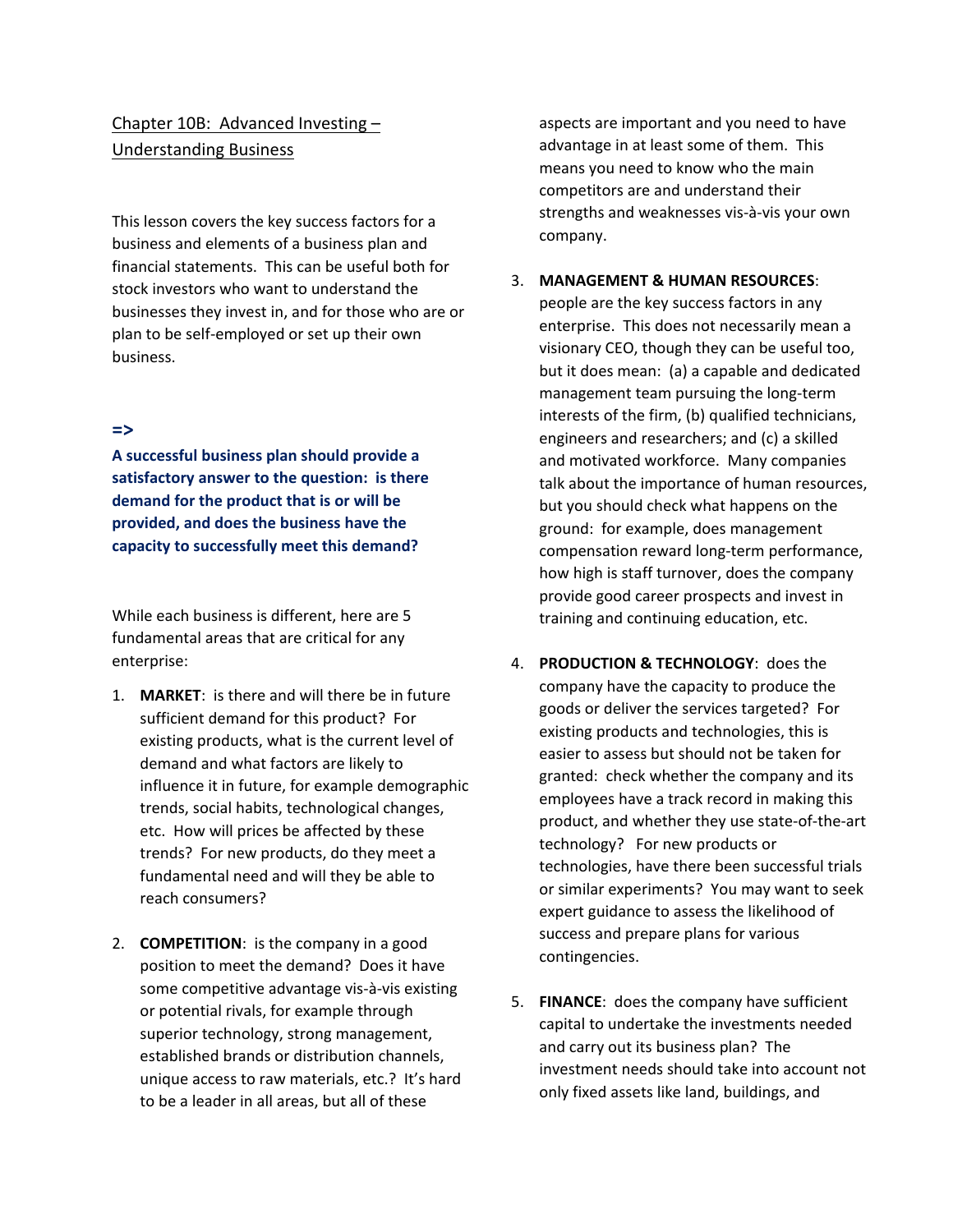equipment, but also working capital, i.e., the need to carry inventories and extend payment terms to buyers. Investment needs also include intangible assets like research and development or brand building, which can take a long time to bear fruit. Investment capital can be provided in form of equity and debt: while equity is long-term capital that assumes the risk of the business, debt needs to be repaid. But adding debt can relieve the financing burden on shareholders and generate tax benefits.

You may be surprised to find finance at the end of this list. All 5 factors are critically important. Finance may not be the primordial success factor, as no amount of financial wizardry can make up for weak demand or uncompetitive products. But a good financing plan adds stability and resilience, while a badly conceived financing plan can scupper an otherwise successful business!

This brings us to the financial statements of a company. Underneath are the key elements of a profit and loss (also called income) statement and balance sheet of a company and what they mean: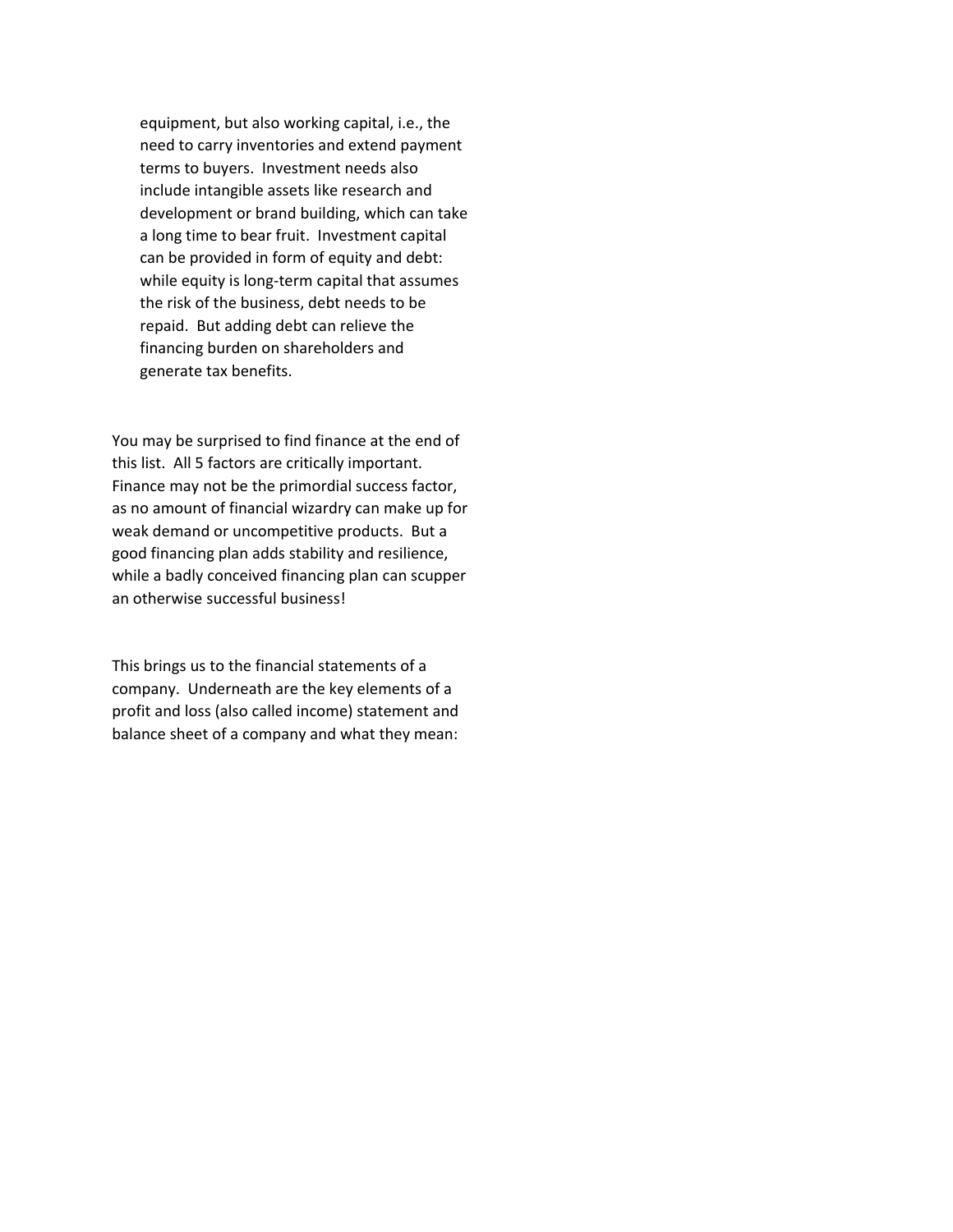#### **I. PROFIT AND LOSS or INCOME STATEMENT**: a

statement listing the total revenues and costs of a business over a period of time (typically a quarter or year), leading to its net income or profit as the difference. It mainly consists of:

- − **Revenue/Sales**: income generated from the sale of goods and services by the firm, before any expenses. Sales can be before or after sales or value added tax.
- − **Cost of Goods Sold (COGS)**: direct costs of producing the goods or services sold, including materials and labor used for production. COGS excludes indirect expenses such as marketing and management
- − **Gross Profit**: difference between revenue and COGS. It must be sufficient to cover general and overhead expenses and leave a net profit (bottom line) for the company

**REVENUE – COST OF GOODS SOLD = GROSS PROFIT**

- − **General & Administrative (G&A)**: general or overhead expenses needed for running the company and which cannot be readily attributed to a particular product or division; includes things like office rent, HR departments, management salaries, etc.
- − **Depreciation**: decrease in the value of a capital asset due to wear and tear. In accounting, a capital good is recorded at its purchase price; every year, its value diminishes by a factor depending on the expected life of the asset; this depreciation is charged as a cost (though not a cash outflow) in the income statement and a corresponding reduction in the asset value in the balance sheet
- Finance charges: interest expenses incurred by the company. Businesses can also generate interest income if they invest in savings

accounts or fixed-income securities; net finance charges are the difference between interest costs and revenues

- − **Extraordinary items**: gains or losses from events that are unusual or infrequent, for example from sale of a division
- **Tax:** income tax due by the business, generally a percentage of pre-tax profits, though there are many detailed tax rules including special rates, exemptions, allowances, etc.
- − **Net income**: profit after tax or the bottom line! It's the money the company earned over the period and that belongs to its shareholders.

## **GROSS PROFIT – G&A – DEPRECIATION – FINANCE CHARGES – TAX = NET INCOME**

Net income can be allocated for two purposes

- − **Dividends:** the part of net income that is distributed to shareholders
- − **Retained earnings**: the balance kept in the company and added to shareholders' equity; it is available for future use in investments, acquisitions, etc.

**NET INCOME = DIVIDEND + RETAINED EARNINGS**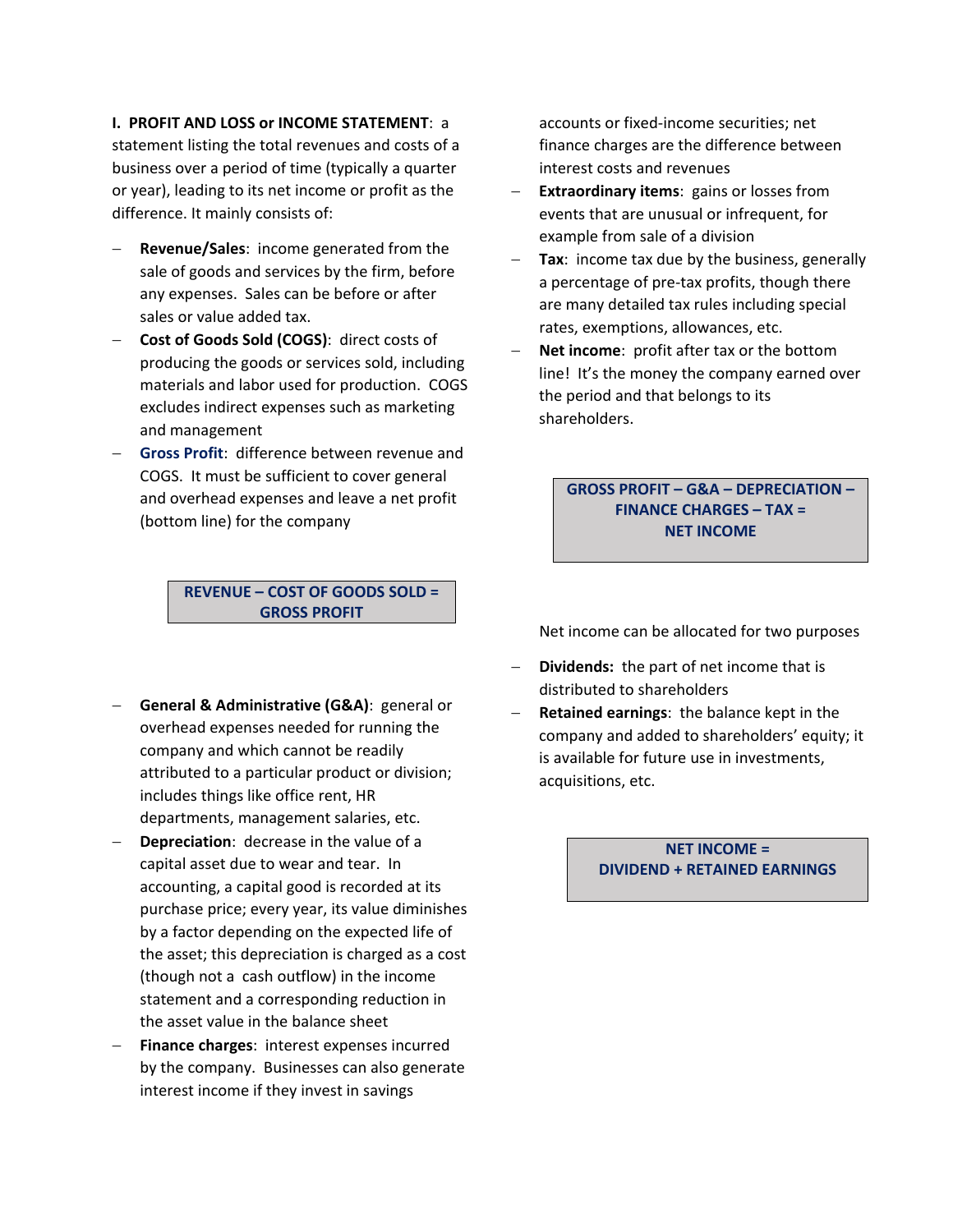**II. BALANCE SHEET**: a statement listing the total assets (what it owns) and liabilities (what it owes) of a business at a particular point of time, leading to its net worth or shareholders' equity as the difference. The fundamental equation is:

## **ASSETS – LIABILITIES = NET WORTH (SHAREHOLDERS' EQUITY)**

Assets consist of:

- Fixed assets: assets with a long life expectancy and planned for long-term use, such as land, buildings, and equipment. Assets are generally valued at their historical purchase price minus accumulated depreciation. This can differ substantially from current market or replacement value, for example when the equipment becomes obsolete because new and better methods of production appear
- − **Intangible assets**: non-physical assets, for example intellectual property rights like patents, copyrights or trademarks
- − **Current assets**: assets that are expected to be turned into cash over the next 12 months, such as inventories and receivables; receivables are amounts due by customers for products sold or services rendered that have not yet been paid

Liabilities consist of:

- − **Current liabilities**: debts that are due to be paid over the next 12 months, including trade payables or maturing financial debt; payables are amounts due to vendors or suppliers of goods and services that have not yet been paid
- **Long-term debt:** debt that is due in more than 12 months' time, typically bank loans or longterm bonds; note that the portion of long-term debt maturing within the next 12 months is

counted as short-term debt and included in current liabilities

**Shareholders' equity** or **net worth** is shown underneath liabilities on the same side of the balance sheet: it is the difference between the assets owned by the firm and the debt if owes. It consists of the share capital initially contributed by shareholders plus retained earnings that have been added over time.

Assets and liabilities are tied to the **investment**  and **working capital cycle** of the business. Investment means acquiring long-lasting goods like factories or machinery that are expected to generate long-term benefits for the firm. It is generally financed by a mix of long-term debt and equity. Current assets and liabilities are tied to the working capital cycle: a typical business buys and stores raw materials for production or trading, paying on credit; transforms the raw materials and sells the finished goods against receivables; ships the goods, collects the accounts receivable, pays the accounts payable, and replenishes its inventory, thus continuing the cycle.

There are many ratios and indicators that financial analysts calculate based on the income statement and balance sheet of a company. Here are some of the more widely used:

- − **Net profit margin**: net profits divided by revenues: measures the profitability of sales
- − **Return on equity**: net profit divided by shareholders' equity: measures the return earned by shareholders on the equity capital they invest in the firm
- − **Current ratio:** current assets divided by current liabilities: measures the ability of the firm to meets its short-term payment obligations